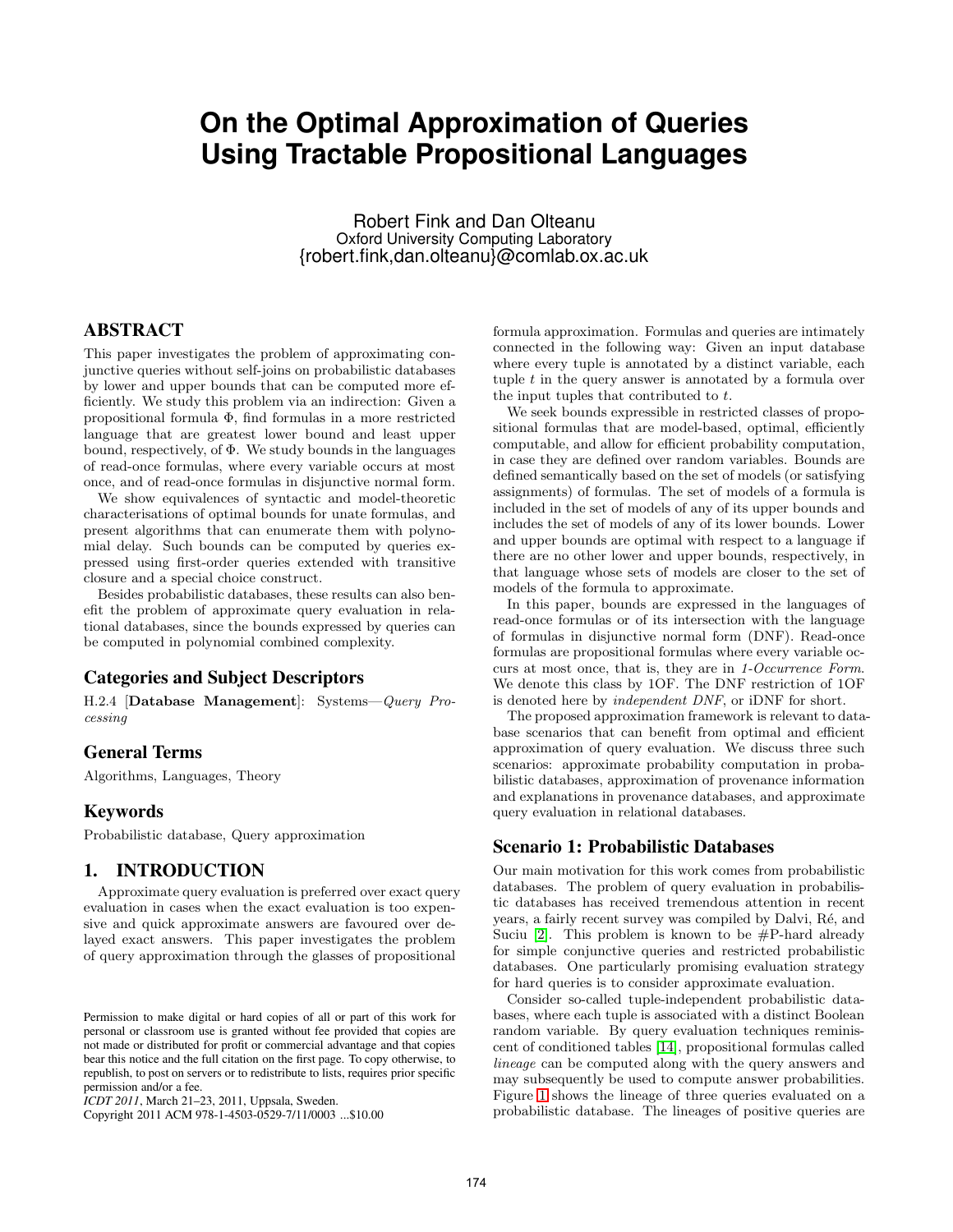| R I                                                            | $y_1$             |                           |                |                                                                            | B |
|----------------------------------------------------------------|-------------------|---------------------------|----------------|----------------------------------------------------------------------------|---|
|                                                                | $y_2$             | $\mathbf{1}$              | $\overline{2}$ | $\begin{array}{c cc} z_1 & 1 \\ z_2 & 2 \\ z_3 & 3 \\ z_4 & 4 \end{array}$ |   |
| $\begin{array}{c c} x_1 & 1 \\ x_2 & 2 \\ x_3 & 3 \end{array}$ | $\frac{y_3}{y_4}$ | $\overline{2}$            |                |                                                                            |   |
|                                                                |                   | $\overline{2}$            | $\overline{2}$ |                                                                            |   |
|                                                                | $\frac{y_5}{y_6}$ | $\sqrt{3}$                | 3              |                                                                            |   |
|                                                                |                   | $\overline{\phantom{0}3}$ |                |                                                                            |   |

Query  $Q_1$ :- $R(A), S(A, B), T(B)$  has lineage  $\Phi_1 = x_1y_1z_1 \vee x_1y_2z_2 \vee x_2y_3z_1 \vee x_2y_4z_2 \vee x_3y_5z_3 \vee x_3y_6z_4.$ 

Query  $Q_2$ :- $R(A), S(A', B), T(B), A \leq A'$  has lineage  $\Phi_2 = x_1y_1z_1 \vee x_1y_2z_2 \vee x_1y_3z_1 \vee x_1y_4z_2 \vee x_1y_5z_3 \vee x_1y_6z_4 \vee$  $x_2y_3z_1 \vee x_2y_4z_2 \vee x_2y_5z_3 \vee x_2y_6z_4 \vee x_3y_5z_3 \vee x_3y_6z_4.$ 

> Query  $Q_3$ :- $R(A)$ ,  $S(A, B)$  has lineage  $\Phi_3 = x_1y_1 \vee x_1y_2 \vee x_2y_3 \vee x_2y_4 \vee x_3y_5 \vee x_3y_6$  $=x_1(y_1 \vee y_2) \vee x_2(y_3 \vee y_4) \vee x_3(y_5 \vee y_6).$

<span id="page-1-0"></span>Figure 1: Relations  $R, S, T$  annotated with variables from disjoint sets  $V_1 = \{x_1, \ldots, x_3\}, V_2 = \{y_1, \ldots, x_6\},$  $V_3 = \{z_1, \ldots, z_4\}$ , respectively. Lineages  $\Phi_1$  to  $\Phi_3$  of four queries  $Q_1$  to  $Q_3$  evaluated on this database.

unate DNF formulas. A key contribution of the this work is an approach that can efficiently derive optimal lower bounds  $\Phi_L$  and upper bounds  $\Phi_U$  in tractable languages such as iDNF or 1OF for any unate DNF formula Φ. Moreover, we can lift this result to the query level by showing how lineage bounds can be computed by queries.

Let  $M$  and  $P$  be functions that map formulas to their sets of models and to their probabilities, respectively. Modelbased bounds imply probability-based bounds for any probability distribution over the Boolean random variables:

PROPOSITION 1. Let  $\Phi$ ,  $\Phi$ <sub>L</sub>, and  $\Phi$ <sub>U</sub> be formulas. Then,

 $\mathcal{M}(\Phi_L) \subset \mathcal{M}(\Phi) \subset \mathcal{M}(\Phi_U) \Rightarrow P(\Phi_L) < P(\Phi) < P(\Phi_U).$ 

We devise algorithms that can enumerate optimal bounds efficiently. Such bounds cannot lead, however, to approximations with arbitrary precision, since exact probability computation is #P-hard already for unate bipartite DNF formulas. Efficiently computable bounds can be nevertheless very useful in conjunction with known procedures that incrementally decompose the input formula  $\Phi$  into subformulas and compute bounds on  $P(\Phi)$  based on bounds of these subformulas [\[19,](#page-11-2) [7\]](#page-11-3). This is repeated until the desired precision is reached. Efficient computation of good probability bounds for intermediate decomposition steps is essential to the effectiveness of such techniques.

The closest in spirit to our approach is a technique developed independently by Gatterbauer, Abhay, and Suciu [\[9\]](#page-11-4). Their technique computes upper bounds for probabilities of conjunctive queries without self-joins. These bounds are not model-based, and in particular not optimal. Although the query lineage is used to compute the upper bounds, the interpretation of this lineage is non-standard: Each literal is intepreted as being a unique variable.

#### **Scenario 2: Provenance Databases**

Our work is applicable to the approximation of provenance information in the answers to queries on databases with annotations. Similarly to the probabilistic case, query lineage encodes symbolically all possible explanations for the existence of a tuple in the query answer in terms of combinations of the input tuples. Lineage bounds can then represent coarser, more compact, and efficiently computable explanations of the query answer. Lower bounds are *correct but possibly incomplete* explanations, while upper bounds are *complete but potentially incorrect* explanations in the following sense: Every explanation for a lower bound is necessarily an explanation for the answer; however, there may exist explanations for the answer that are not explanations for the lower bound. The situation for upper bounds is symmetric.

#### **Scenario 3: Relational Databases**

Existing work on approximate query answering in relational databases considers the use of synopses (histograms, join synopses, and wavelets) to speed-up the evaluation of aggregate queries with the goal of quickly reporting the leading digits of the answers. A survey of these synopsis-based techniques is given by Garofalakis and Gibbons [\[8\]](#page-11-5). Their focus is not on deriving optimal bounds within a given language.

Given a query  $Q$  in a language  $Q\mathcal{L}$ , the approximation problem we consider in the relational setting is to compute two queries  $Q_L$  and  $Q_U$  in a language  $\mathcal{QL}'$  such that  $Q_L(D) \subseteq Q(D) \subseteq Q_U(D)$  for any relational database D and the computational complexity for  $Q\mathcal{L}'$  is lower than for  $Q\mathcal{L}$ .

When applied to relational databases, our approximation approach comes with the following twist. We can derive queries  $Q_L$  and  $Q_U$  such that their answers can be represented compactly as a 1OF or iDNF expression over tuples. Such answer representations can be computed in polynomial combined complexity and allow for the enumeration of (possibly exponentially many) answers with polynomial delay.

#### **Contributions**

The main contributions of this paper are as follows:

- We introduce a query approximation framework based on novel results on model-based optimal approximation of unate formulas. We investigate two languages to express lower and upper bounds: read-once formulas and their DNF retrictions.
- We give syntactic characterisations of optimal lower and upper bounds in iDNF and 1OF, as well as algorithms that can enumerate such bounds for unate DNF formulas with polynomial delay.
- We show that the computation of model-based bounds on the lineage of conjunctive queries without self-joins is expressible using queries that can be evaluated with polynomial combined complexity using iDNF or 1OF representations of the query answers.

Due to lack of space, the proofs of the statements made in this paper are given in an extended technical report [\[6\]](#page-11-6).

## **2. PRELIMINARIES**

We use the language of propositional formulas over a finite set of Boolean variables with its standard interpretation. Syntax of Formulas. We assume the standard syntactic notions of variables, constants 1 (*true*) and 0 (*false*), liter-

als, and (propositional) formulas constructed by combining literals or constants using the logical connectives ∨ and ∧. In this paper, we consider unate formulas, i.e. formulas in which all literals are positive. A clause is a conjunction of literals. A formula in disjunctive normal form (DNF) is a disjunction of clauses. At the syntactic level, we see clauses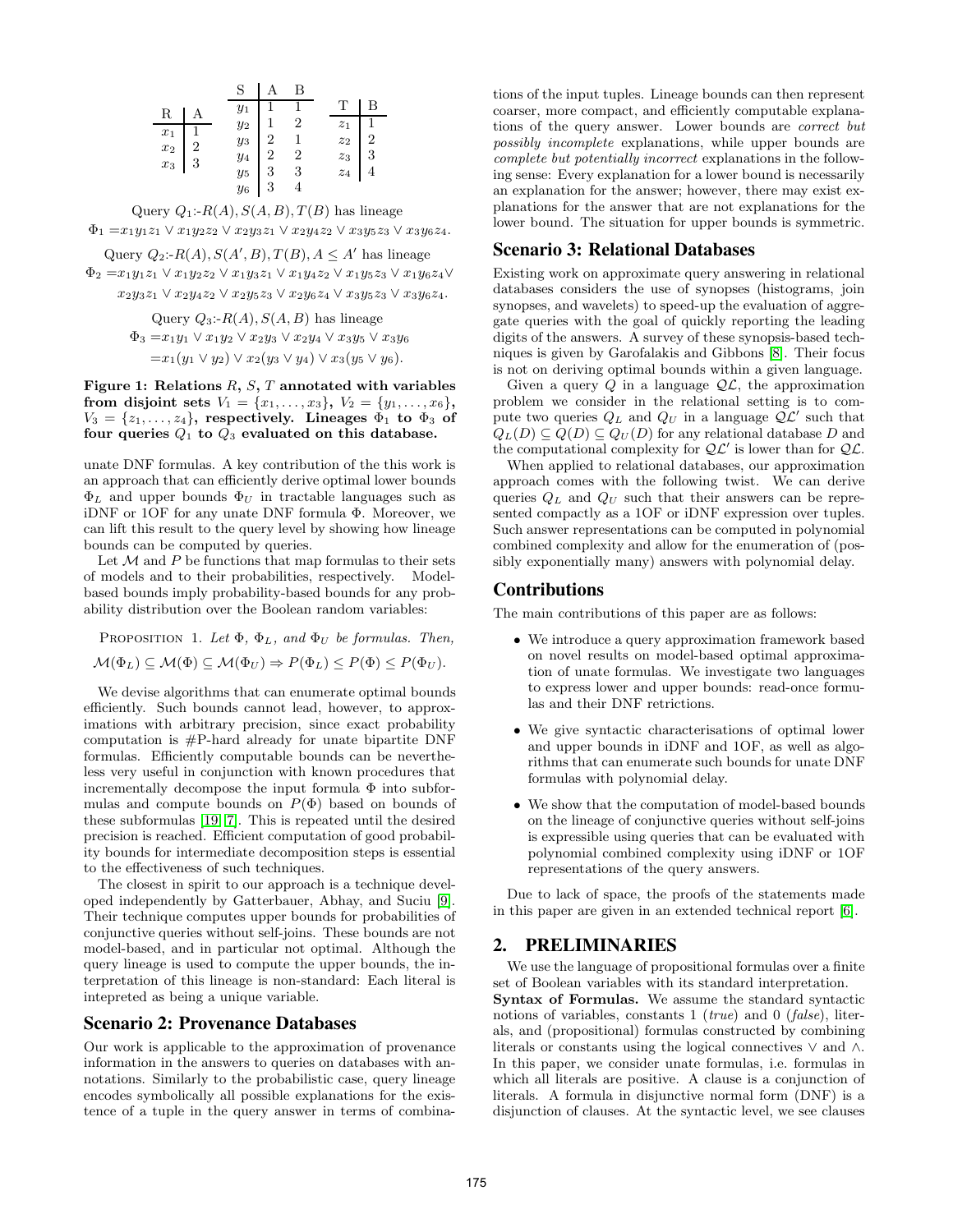as sets of literals and DNF formulas as sets of clauses. This explains set notations such as  $\subseteq$  on clauses and formulas. Consequently,  $\Phi \subseteq \Psi$  means that  $\Phi$  consists of a subset of the clauses or literals of  $\Psi$ , if  $\Phi$  and  $\Psi$  are DNF formulas or clauses, respectively. The constants 0 and 1 are special sets such that 1 is contained in any set and 0 contains any set. Two clauses are (syntactically) *independent* if their variable sets are disjoint. We use *vars*(Φ) to denote the set of variables of a formula Φ.

*Definition 1.* Let  $(V_1, \ldots, V_k)$  be a tuple of disjoint sets of variables. A formula  $\Phi$  is *k*-*partite* over  $(V_1, \ldots, V_k)$  if each clause in  $\Phi$  has the form  $v_1 \wedge \cdots \wedge v_k$ , where  $v_i \in V_i$  for all  $1 \leq i \leq k$ . The *projection*  $\Phi_{i,j}$  of  $\Phi$  is a formula obtained from  $\Phi$  by removing all literals not in  $V_i$  or  $V_j$ .

*Example 1.* Figure [1](#page-1-0) shows 3-partite unate DNF formulas  $\Phi_1$  and  $\Phi_2$  over the tuple of disjoint variable sets  $(V_1, V_2, V_3)$ . Formula  $\Phi_3$  is a 2-partite over  $(V_1, V_2)$ .

The graph of a formula  $\Phi$ , denoted by  $G(\Phi)$ , has one node for each distinct variable in  $\Phi$ , and one edge  $(x, y)$  for each pair of literals  $x, y$  that appear together in a clause of  $\Phi$ . For k-partite formulas, we use a more specific representation.

*Definition 2.* Let  $\Phi$  be a k-partite formula over  $V_1, \ldots, V_k$ . The bipartite graph  $B_{i,j} = (V_i, V_j, E_{ij})$  of projection  $\Phi_{i,j}$  of  $\Phi$  has an edge  $(x, y)$  for each clause  $xy \in \Phi_{i,j}$ . The *set of projection graphs* of  $\Phi$  is  $\mathcal{B}(\Phi) = \bigcup \{B_{i,j} \mid 1 \leq i < j \leq k\}$ .

For a given  $k$ -partite formula with  $n$  variables and  $m$ clauses, its graph has *n* nodes and  $O(m \cdot k^2)$  edges. Figure [2](#page-7-0) depicts the graphs of the formulas from Figure [1.](#page-1-0)

Semantics of Formulas. We assume the standard semantic notion of satisfying assignments, also called models, of a formula. Let  $M$  be a function mapping formulas to their sets of models. Given two formulas  $\Phi$  and  $\Psi$  over the same variables,  $\Phi$  is *semantically* contained in  $\Psi$ , denoted by  $\Phi \models \Psi$ , if  $\mathcal{M}(\Phi) \subseteq \mathcal{M}(\Psi)$ . We also say that  $\Phi$  *implies*  $\Psi$ . Equivalence is two-way containment.

Linking Semantics and Syntax. Given two clauses  $\varphi$ and  $\psi$ , it holds that  $\varphi \models \psi$  if and only if  $\varphi \supseteq \psi$ . For DNF formulas, we will use the following key result:

LEMMA 1. [\[22\]](#page-11-7) Let  $\Phi$  and  $\Psi$  be two DNF formulas. Then

$$
\Phi \models \Psi
$$
 iff  $\forall \varphi \in \Phi \exists \psi \in \Psi : \varphi \models \psi.\Box$ 

A unate DNF formula Φ is *reducible* if there exist clauses  $\varphi, \psi \in \Phi$  that satisfy  $\varphi \models \psi$ , and *irreducible* otherwise. In the former case,  $\varphi$  is redundant in  $\Phi$  and can be removed.

#### Queries on Annotated and Probabilistic Databases.

We consider conjunctive queries without self-joins expressed using Datalog syntax. By default, equi-joins are the only type of joins allowed in such queries. Figure [1](#page-1-0) shows three Boolean queries. Query  $Q_1$  has two query variables A and B that express joins between  $R$ ,  $S$ , and  $T$ . Query  $Q_2$  uses an inequality join  $A \leq A'$ .

An annotated database is a relational database, where each tuple is annotated by a propositional formula, sometimes called *lineage*. If all formulas in an annotated database are pairwise independent, then the database is called *tupleindependent*. Such annotated databases have been extensively studied in the context of provenance in databases, incomplete databases [\[14\]](#page-11-1), probabilistic databases, and in a unifying framework by Green et al. [\[12\]](#page-11-8).

The evaluation of queries on annotated databases follows standard query evaluation in relational databases, with the addition that the annotations of the input tuples are propagated to the answer tuples they contributed to. The annotation of a distinct tuple created (a) by a join of two input tuples is the conjunction of the annotations of these input tuples, and (b) by a projection or union is the disjunction of the annotations of the input tuples. By construction, the lineage of a conjunctive query wihtout self-joins and with  $k$  relation symbols is thus a unate  $k$ -partite DNF formula defined over variable sets  $(V_1, \ldots, V_k)$ , with one variable set  $V_i$  per relation symbol.

In probabilistic databases, the lineage is defined over random variables and can be used to compute the probabilities of tuples in the answers to queries: Given a tuple t in the answer to query  $Q$  with lineage  $\Phi$ , the probability of t is equal to the probability  $P(\Phi)$  that a random valuation of the variables in  $\Phi$  satisfies  $\Phi$ . Computing  $P(\Phi)$  is a #P-hard problem for conjunctive queries, though there are known classes of queries for which the problem is in polynomial time, e.g. [\[3\]](#page-11-9). We next recall such a tractable class.

<span id="page-2-1"></span>For a query variable A in a query Q, we denote by  $s(A)$ the set of relation symbols in Q that mention A.

*Definition 3.* A conjunctive query Q is *hierarchical* if for any two non-head query variables A and B, either  $s(A) \cap$  $s(B) = \emptyset$ , or  $s(A) \subseteq s(B)$ , or  $s(A) \supset s(B)$ .

In the class of conjunctive queries without self-joins, the hierarchical queries are the only tractable queries [\[3\]](#page-11-9).

*Example 2.* Consider the queries from Figure [1.](#page-1-0) Query  $Q_1$  is not hierarchical since  $s(A) = \{R, S\}, s(B) = \{S, T\}.$ Query  $Q_3$  is hierarchical, since  $s(B) \subset s(A)$  and A and B are the only query variables. Query  $Q_2$  has an inequality join; there are extensions of the hierarchical property to cope with inequality joins [\[18\]](#page-11-10).  $\Box$ 

<span id="page-2-0"></span>Assumptions and conventions. Unless explicitly stated otherwise, *we assume formulas to be unate and irreducible* by default. For arbitrary formulas  $\Phi$ , set-based notions like  $\varphi \in$  $\Phi$  or  $x \in \varphi$  are thus with respect to the unique irreducible model-equivalent DNF formula of Φ. If a unate formula is given in DNF, computing the irreducible equivalent DNF can be done in polynomial time. Turning formulas into DNF representations has exponential overhead in worst-case.

Lowercase Latin letters denote variable symbols, capital Latin letters denote query variables, and uppercase (lowercase) Greek letters denote formulas (clauses).

#### **3. FORMULA APPROXIMATION**

The core problem investigated in this paper is: Given a formula Φ from a propositional language, find formulas from a more restrictive language that approximate Φ.

*Definition 4.* Let  $\mathcal{L}'$  and  $\mathcal{L}$  be languages of propositional formulas such that  $\mathcal{L}' \subset \mathcal{L}$  and  $\Phi \in \mathcal{L}$ . Formulas  $\Phi_L, \Phi_U \in$  $\mathcal{L}'$  are lower and upper bounds for  $\Phi$  with respect to  $\mathcal{L}'$ , if  $\mathcal{M}(\Phi_L) \subseteq \mathcal{M}(\Phi)$  and  $\mathcal{M}(\Phi) \subseteq \mathcal{M}(\Phi_U)$  respectively.

If in addition there are no formulas  $\Phi'_{L}, \Phi'_{U} \in \mathcal{L}'$  such that

$$
\mathcal{M}(\Phi_L) \subset \mathcal{M}(\Phi'_L) \subseteq \mathcal{M}(\Phi) \text{ and } \mathcal{M}(\Phi) \subseteq \mathcal{M}(\Phi'_U) \subset \mathcal{M}(\Phi_U),
$$

then  $\Phi_L$  is a greatest lower bound (GLB) and  $\Phi_U$  is a least upper bound (LUB) for  $\Phi$  with respect to  $\mathcal{L}'$  $\Box$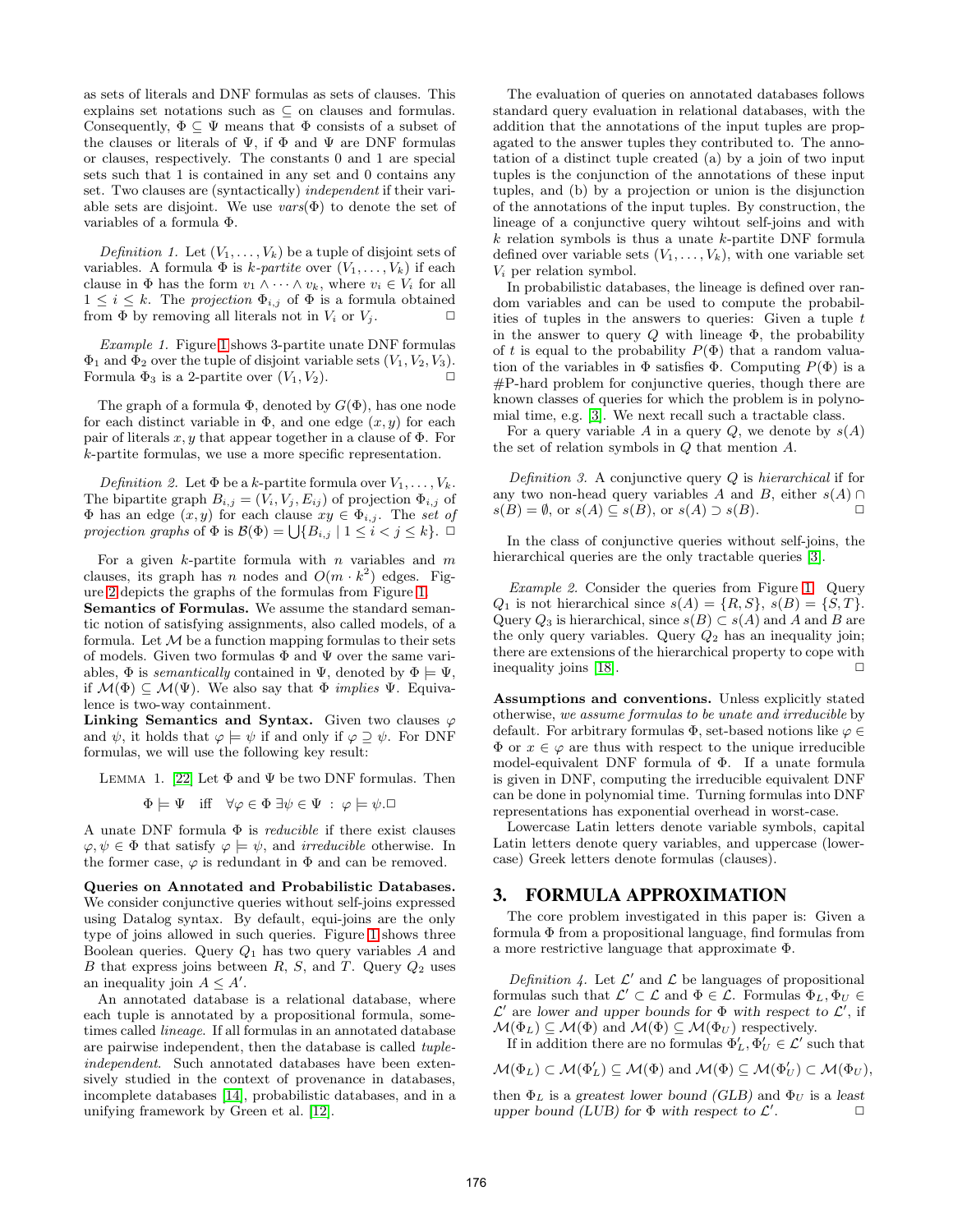The notions GLB and LUB provide an intuitive semantic characterisation of *optimal* bounds. We consider languages  $\mathcal{L}'$  such that (i) we can efficiently find optimal bounds in  $\mathcal{L}',$ and (ii)  $\mathcal{L}'$  allows for efficient key computational tasks such as probability computation. The first language  $\mathcal{L}'$ , called *one-occurrence form* (1OF), is that of formulas in which every variable occurs at most once, and of formulas that are equivalent to formulas in which every variable occurs at most once. The second language  $\mathcal{L}'$ , called *independent DNF* (iDNF), is the intersection of 1OF and DNF.

*Example 3.* The formula  $x_1y_1 \vee x_1y_2$  is in DNF, but not in iDNF, since the two clauses have the variable  $x_1$  in common. This formula and its equivalent  $x_1(y_1 \vee y_2)$  are in 1OF. Formula  $\Phi_3$  from Figure [1](#page-1-0) is in 1OF.

The 1OF language has a long history and many names, such as read-once functions [\[10\]](#page-11-11), fanout-free functions, or non-repeating trees [\[21\]](#page-11-12), and also many applications including logic synthesis and circuit design [\[21\]](#page-11-12) and probabilistic databases [\[17\]](#page-11-13). Problems such as satisfiability, model counting, and probability computation are hard for general propositional formulas are tractable for 1OFs. The 10F property is decidable in polynomial time for DNF formulas. Furthermore, the equivalent (syntactic) 1OF can be found in polynomial time and is unique up to commutativity of the binary connectives [\[21\]](#page-11-12). The 1OF language is particularly relevant in the context of probabilistic databases, since the lineage of any tractable relational algebra query without repeating symbols on tuple-independent probabilistic databases is in 1OF and its probability can be computed using relational query plans [\[17,](#page-11-13) [7\]](#page-11-3).

Languages beyond 1OF lose tractability. It is NP-hard to decide if a given unate formula admits an equivalent formula where every variable occurs at most twice (read-twice formulas) [\[5\]](#page-11-14); this is still open in case of input DNF formulas. In case of formulas where every variable occurs at most four times, model counting (and hence probability computation) is already #P-hard [\[26\]](#page-11-15). A different direction is to consider complete languages, i.e. languages that can represent any propositional formula either directly or in a formalism that preserves its models, and that still allow for efficient probability computation. A prime example of such languages is the family of Binary Decision Diagrams, including OB-DDs, FBDDs, and d-DNNFs [\[4\]](#page-11-16). Such languages allow for several equivalent representations of the same input formula but with an exponential gap between their sizes. Finding a minimal representation for an input formula is NP-hard [\[16\]](#page-11-17).

*Remark 1.* There is a solid body of work on approximating various computational tasks on propositional formulas. Exact and approximate approaches to model counting, which are also relevant to probabilistic databases, are surveyed by Gomes et al. [\[11\]](#page-11-18). These approaches however do not consider the approximation of propositional formulas by formulas in a more restrictive language, as done here. The closest in spirit to our work is that by Selman on approximating CNF theories by model-based lower and upper bound conjunctions of Horn clauses [\[23\]](#page-11-19). The languages iDNF and 1OF are incomparable to conjunctions of Horn clauses.  $\Box$ 

<span id="page-3-0"></span>Before we discuss optimal iDNF and 1OF approximations, we give a syntactic characterisation of (not necessarily optimal) lower and upper bound formulas for arbitrary unate formulas: *All* bounds for a given unate formula Φ can be defined by simple *syntactic* manipulations of Φ.

PROPOSITION 2. Let  $\Phi$ ,  $\Phi$ <sub>L</sub>, and  $\Phi$ <sub>U</sub> be unate formulas.

- $\bullet$   $\Phi_L$  *is a lower bound of*  $\Phi$  *if and only if*  $\Phi_L$  *can be obtained by removing clauses from* Φ *or by adding literals to its clauses. Removing all clauses results in the lower bound* 0*.*
- $\Phi_U$  *is an upper bound of*  $\Phi$  *if and only if*  $\Phi_U$  *can be obtained by adding clauses to* Φ *or by removing literals from its clauses. Removing all literals from a clause results in the upper bound* 1.

These syntactic manipulations necessarily lead to lower and upper bounds. Indeed, by removing clauses from a formula we reduce its set of models. By adding variables to clauses, we further constrain their satisfiability and hence reduce the set of models. In both cases, one obtains formulas that are lower bounds. The inverse manipulations lead to upper bounds. More importantly, Proposition [2](#page-3-0) states that all bounds can be gained in this way, a fact that follows from Lemma [1.](#page-2-0) Section [4](#page-3-1) shows that it is not necessary to add literals to clauses in order to find *optimal* iDNF lower bounds, while removing variables can be required in order to get to optimal iDNF upper bounds. Section [5](#page-6-0) shows how to obtain optimal 1OF bounds that can be constructed by solely removing or adding clauses.

*Example 4.* Neither formula  $\Phi_1$  nor  $\Phi_2$  from Figure [1](#page-1-0) are in iDNF. The following iDNF formulas are lower and upper bounds for  $\Phi_1$  (several others are possible):

 $\Phi_L = x_1y_1z_1 \vee x_2y_4z_2 \vee x_3y_5z_3, \ \Phi_U = z_1 \vee x_1y_2 \vee x_2y_4z_2 \vee x_3.$ 

Indeed,  $\Phi_L$  is a lower bound since it is a subset of  $\Phi$ . Each clause in  $\Phi$  implies at least one clause of  $\Phi_U$ , hence  $\Phi_U$  is an upper bound. A closer inspection reveals that each clause in  $\Phi_U$  can be obtained by dropping literals from clauses in Φ. As we will show in Section [4,](#page-3-1) the bounds  $Φ<sub>L</sub>$  and  $Φ<sub>U</sub>$  are already optimal for iDNF. They are, however, not optimal for 1OF, since they can be improved as follows:

$$
\Phi'_L = x_1 y_1 z_1 \vee x_2 y_4 z_2 \vee x_3 (y_5 z_3 \vee y_6 z_4).
$$
  

$$
\Phi'_U = (y_1 \vee y_3) z_1 \vee (x_1 y_2 \vee x_2 y_4) z_2 \vee x_3 (y_5 z_3 \vee y_6 z_4).
$$

## <span id="page-3-1"></span>**4. OPTIMAL IDNF APPROXIMATIONS**

We characterise syntactically the optimal iDNF bounds for unate formulas, and give algorithms that find such bounds.

#### **4.1 iDNF Greatest Lower Bounds**

Our main tool used to find optimal iDNF lower bounds is the syntactic notion of maximal lower bounds.

*Definition 5.* Let Φ be a unate formula. An iDNF formula  $\Phi_L$  is called a *maximal lower bound (MLB)* for  $\Phi$  if it satisfies the following conditions:

- 1. (*Lower bound*) Φ<sup>L</sup> contains a subset of the clauses of  $\Phi: \Phi_L \subset \Phi;$
- 2. (*Maximality*)  $\Phi_L$  cannot be further extended: There is no clause  $\varphi \in \Phi$  such that  $vars(\varphi) \cap vars(\Phi_L) = \emptyset$ .  $\Box$

The first criterion ensures that  $\Phi_L$  is indeed an iDNF lower bound. The maximality property enforces that it is a *maximal* lower bound. An MLB for a formula  $\Phi$  is thus a maximal set of pairwise independent clauses of Φ.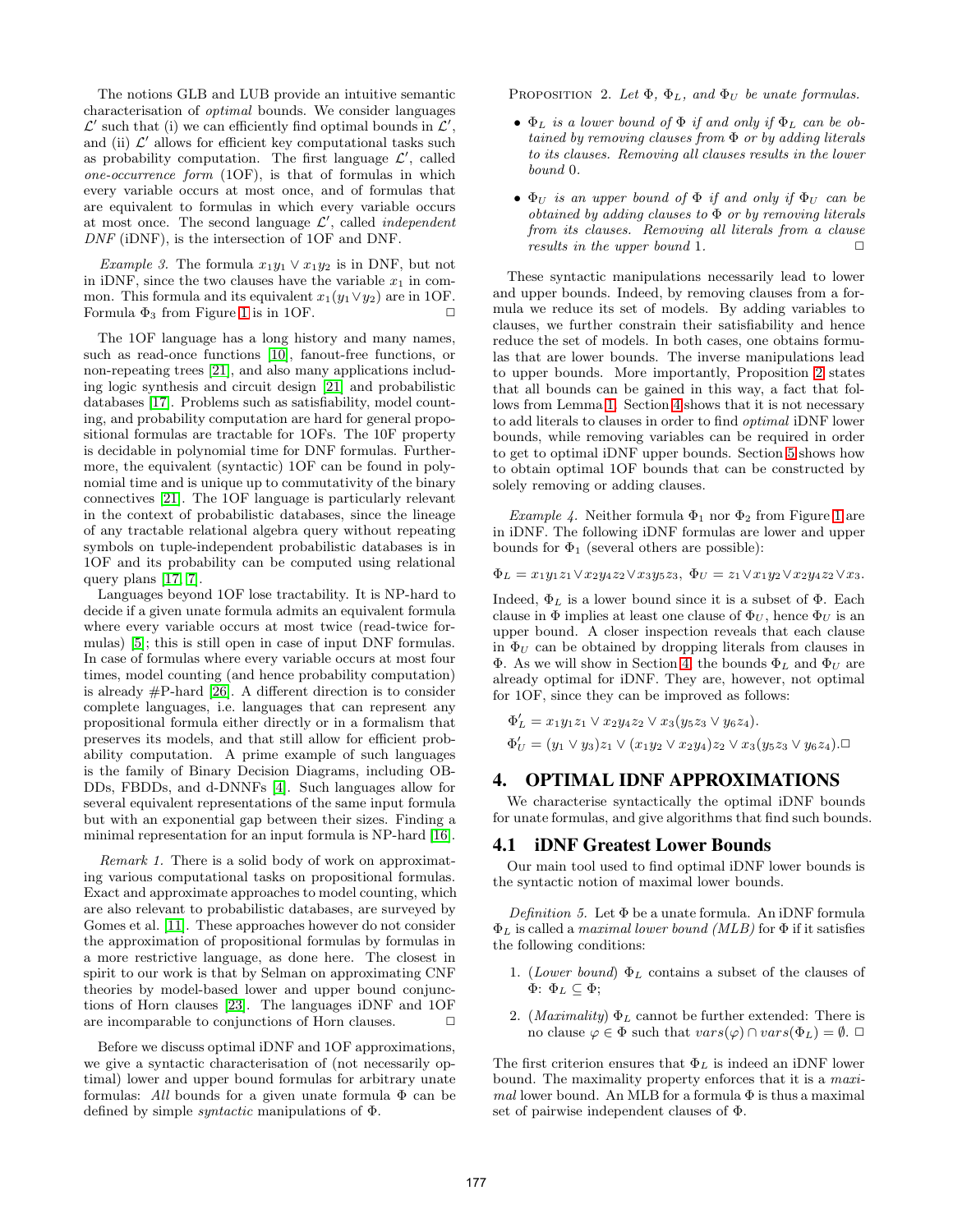*Example 5.* The MLBs for formula  $\Phi_1$  from Figure [1](#page-1-0) are:

 $x_1y_1z_1 \vee x_2y_4z_2 \vee x_3y_5z_3$ ,  $x_1y_1z_1 \vee x_2y_4z_2 \vee x_3y_6z_4$ 

 $x_1y_2z_2 \vee x_2y_3z_1 \vee x_3y_5z_3$ ,  $x_1y_2z_2 \vee x_2y_3z_1 \vee x_3y_6z_4$   $\Box$ 

With respect to the iDNF language, the maximal lower bounds correspond precisely to the greatest lower bounds. This is particularly important, since MLB is a syntactic notion defined in terms of sets of clauses, and GLB is a semantic notion defined in terms of sets of models.

Theorem 1. *Let* Φ *be a unate formula. An iDNF formula*  $\Phi_L$  *is a maximal lower bound for*  $\Phi$  *if and only if*  $\Phi_L$ *is a greatest lower bound for* Φ*.*

The implication  $GLB \Rightarrow MLB$  holds since if any of the two MLB conditions fail, then we cannot obtain a GLB. For the other direction, it can be shown that no strict upper bound  $\Phi'_{L}$  for  $\Phi_{L}$  is a lower bound for  $\Phi$ . The latter case has two sub-cases: There is a clause  $\varphi \in \Phi$  that is in  $\Phi'_{L}$  and either is or is not in  $\Phi_L$ . In the first sub-case,  $\varphi$  necessarily shares variables with one clause in  $\varphi_L \in \Phi_L$ , and, according to Lemma [1,](#page-2-0) it must be contained in  $\varphi_L$ . But then,  $\varphi$  must be  $\varphi_L$ , otherwise  $\Phi_L$  can be further extended and hence is no MLB. The second sub-case follows similarly.

The syntactic definition of MLBs suggests an algorithm for enumerating all GLBs by recursively constructing all maximal subsets of non-conflicting clauses of  $\Phi$ . This algorithm may need time exponential in the number of clauses of  $\Phi$ . The following proposition shows that this is necessarily so:

Proposition 3. *The unate DNF formula*

 $\Phi = (x_1y_1 \vee x_1y_2) \vee \cdots \vee (x_ny_{2n-1} \vee x_ny_{2n})$ 

*has* 2n *clauses and* 2 n *iDNF GLBs. Any formula containing either*  $x_i y_{2i-1}$  *or*  $x_i y_{2i}$  *for all*  $i ≤ n$  *is an iDNF GLB of*  $\Phi.□$ 

Since there can be exponentially many GLBs that are by definition incomparable with respect to their model sets, it may be desirable to find "the best" GLB for a formula according to different criteria. Possible rankings of GLBs are on the number of clauses or, an arguably more useful criterion, on their probabilities, provided they are defined over random variables. Additionally, it can be useful to have an enumeration of all GLBs with polynomial delay [\[15\]](#page-11-20), which means that the time before finding the first GLB, as well as the time between every two consecutive GLBs, is polynomial only in the input size, and not in the number of GLBs. We obtain results for ranking and enumerating GLBs by exploiting the following correspondence between MLBs and independent sets in graphs.

*Definition 6.* Let Φ be a DNF formula. The *clause-dependency graph* of  $\Phi$  is a graph  $G = (\Phi, E)$ , where nodes are clauses of Φ, and edges represent pairs of dependent clauses:

<span id="page-4-0"></span>
$$
E = \{(\varphi, \psi) \mid \varphi, \psi \in \Phi \text{ and } vars(\varphi) \cap vars(\psi) \neq \emptyset\}.\Box
$$

Lemma 2. *Let* Φ *be a unate DNF formula. A formula* Φ<sup>L</sup> ⊆ Φ *is an iDNF greatest lower bound for* Φ *if and only if the clause-dependency graph of*  $\Phi_L$  *is a* maximal independent set *in the clause-dependency graph of* Φ*.*

A similar equivalence can be established between maximum weighted independent sets and iDNF greatest lower bounds with maximum probability. Therefore, known results for independent sets, such as enumeration of maximal independent sets with polynomial delay [\[25,](#page-11-21) [15\]](#page-11-20), immediately carry over to the case of iDNF greatest lower bounds.

MUB (Unate formula  $\Phi$ , iDNF upper bound  $\Phi_U$ ) outputs all iDNF MUBs of Φ  $\Phi_0 \leftarrow {\varphi_u \in \Phi_U : \varphi_u \text{ has no critical witness in } \Phi}$  $\text{mergeC} \text{andidates} \leftarrow \{(\varphi_u, w, \varphi_u') \mid w \in \Phi; \varphi_u, \varphi_u' \in \Phi_0; \right.$ w is witness of  $\varphi_u$  and  $\varphi'_u$ } if  $\Phi_0 \neq \emptyset$  then // Remove clauses without crit. witness  ${\rm \textbf{for} \textbf{each} \,\,} \varphi_u \in \Phi_0 \textbf{ do } \,\, {\rm MUB} \big( \Phi, \Phi_U \setminus \{\varphi_u\} \big)$ // Merge clauses without critical witness  $\tilde{\mathbf{f}}$ oreach  $(\varphi_u, w, \varphi'_u) \in \mathit{mergeC}$ andidates  $\mathbf{do}$  $\text{MUB}(\Phi, (\Phi_U \setminus \{\varphi_u, \varphi_u'\}) \cup \{\{\varphi_u \cup \varphi_u'\}\})$ else  $V \leftarrow vars(\Phi) \setminus vars(\Phi_U)$ Extend  $\Phi_U$  by variables in V in every possible way without altering the witness relations Output  $\Phi_U$ 

<span id="page-4-1"></span>Algorithm 1: Finding all MUBs of a unate formula Φ. Initial call  $\text{MUB}(\Phi, \bigcup_{v \in vars(\Phi)} \{\{v\}\}).$ 

Corollary 1 (Lemma [2,](#page-4-0)[\[25,](#page-11-21) [15\]](#page-11-20)). *The set of all iDNF greatest lower bounds for a unate DNF formula can be enumerated with polynomial delay.* □

Since finding a maximum independent set is NP-hard, we cannot efficiently enumerate the maximal independent sets, or equivalently the iDNF GLBs, in decreasing order of their size or probabilities.

Proposition 4. *Enumerating the iDNF greatest lower bounds of a unate DNF formula in decreasing order of the number of their clauses or their probabilities is NP-hard.*  $\Box$ 

Although we cannot efficiently obtain the iDNF GLB with maximum probability, a constant-factor approximation can be obtained for input unate k-partite DNF formulas.

Proposition 5. *Let* Φ *be a* k*-partite unate DNF formula. There exists a polynomial time algorithm that constructs an iDNF* greatest lower bound  $\Phi_L$  for  $\Phi$  *such that*  $P(\Phi_L^{opt}) \leq$  $k \cdot P(\Phi_L)$ , where  $\Phi_L^{opt}$  is the iDNF greatest lower bound for Φ *with the highest probability amongst all of* Φ*'s iDNF great* $est\ lower\ bounds.$ 

The algorithm constructs  $\Phi_L$  by iterating over  $\Phi$ 's clauses in decreasing order of their probabilities and greedily selecting a maximal set of pairwise independent clauses.  $\Phi_L$  thus contains the first clause  $\varphi_1$  in the order, then the next clause independent of  $\varphi_1$ , and so on. In the construction of an upper bound for  $P(\Phi_L^{\text{opt}})$ , we use the fact that the maximum number of pairwise independent clauses between two clauses of  $\Phi_L$  in the descending order of clauses is smaller than  $k+1$ .

#### **4.2 iDNF Least Upper Bounds**

Similar to the case of iDNF greatest lower bounds, we give a syntactic characterisation of iDNF least upper bounds for unate DNF formulas. We introduce a few necessary notions.

*Definition 7.* Let  $\Phi$  and  $\Psi$  be formulas. A clause  $\varphi \in \Phi$ is a *witness* for a clause  $\psi \in \Psi$  if  $\varphi \models \psi$ . We also say that  $\psi$  has the witness  $\varphi$ . If in addition there is no clause  $\psi' \in \Psi$ with  $\psi \neq \psi'$  and  $\varphi \models \psi'$ , then  $\varphi$  *is a critical witness* for  $\psi$ . We then also say that  $\psi$  *has the critical witness*  $\varphi$ .  $\Box$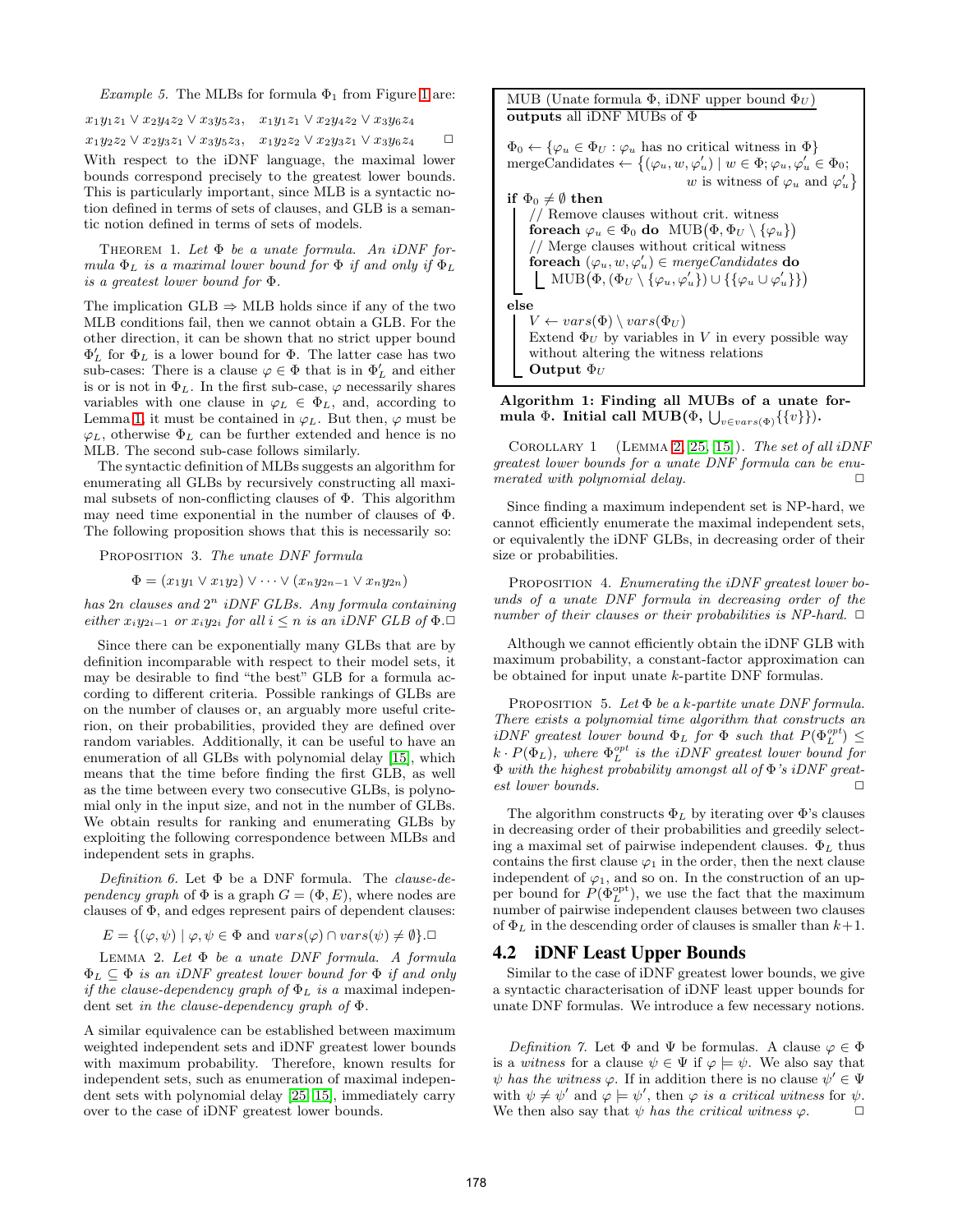<span id="page-5-0"></span>*Example 6.* Consider formula  $\Phi_1$  from Figure [1](#page-1-0) and the formula  $\Psi = x_1y_1 \vee x_2 \vee x_2 \vee x_1y_6$ . Clause  $x_1y_1 \in \Psi$  has the critical witness  $x_1y_1z_1 \in \Phi_1$ , clause  $x_2y_4z_2$  is a non-critical witness for  $x_2$  and  $z_2 \in \Psi$ , and finally clause  $x_1y_6 \in \Psi$  has no witness in  $\Phi_1$ .

*Definition 8.* Let  $\Phi$  and  $\Psi$  be formulas. The bipartite *witness graph*  $\Gamma_{\Phi,\Psi} = (V, V', E)$  from  $\Phi$  to  $\Psi$  is defined as follows:  $\hat{V}$  is the set of clauses of  $\Phi$ ,  $V'$  is the set of clauses of  $\Psi$ , and there is a directed edge  $(\varphi, \psi) \in E$  from a clause  $\varphi \in \Phi$  to a clause  $\psi \in \Psi$  if  $\varphi \models \psi$ .

A witness graph  $\Gamma_{\Phi,\Psi}$  shows which clauses of  $\Phi$  imply which clauses of  $\Psi$ . The set of clauses with incoming edges thus represent an upper bound for the set of clauses with outgoing edges. A node  $\varphi \in V$  is then a witness for all nodes  $\psi \in V'$ with  $(\varphi, \psi) \in E$ , and it is a critical witness for a node  $\psi \in V'$ if  $(\varphi, \psi) \in E$  and there is no other node in V that is a witness for  $\psi$ . The following figure shows the connected nodes in the witness graph for formulas  $\Phi_1$ ,  $\Psi$  from Example [6.](#page-5-0)



We are now ready to present our main syntactic tool for finding upper bounds.

*Definition 9.* Let Φ be a unate formula. An iDNF formula  $\Phi_U$  is a *minimal upper bound (MUB)* for  $\Phi$  if it satisfies the following conditions:

- 1. (*Upper bound*) Every  $\varphi \in \Phi$  is a witness for some clauses in  $\Phi_{U}$ :
- 2. (*Maximality*) There is no clause  $\varphi_u \in \Phi_U$  that can be extended by a variable from  $vars(\Phi)$  while preserving condition (1) and keeping  $\Phi_U$  in iDNF;
- 3. (*Irreducibility*) Every clause  $\varphi_u \in \Phi_U$  has some critical witnesses in  $\Phi$ .

Following Lemma [1,](#page-2-0) the first condition ensures that  $\Phi$   $\models$  $\Phi_{U}$ . The second condition ensures that we cannot obtain an iDNF refinement of  $\Phi_U$  which is still an upper bound for  $\Phi$  by making clauses in  $\Phi_U$  more specific (thus narrowing the set of models of  $\Phi_U$ ). The third condition states that all clauses in  $\Phi_U$  are necessary, and dropping any of them would lead to clauses in  $\Phi$  violating Lemma [1.](#page-2-0)

This syntactic characterisation of upper bounds precisely matches the semantic notion of least upper bounds:

Theorem 2. *Let* Φ *be a unate formula. An iDNF formula*  $\Phi_U$  *is a minimal upper bound for*  $\Phi$  *if and only if*  $\Phi_U$ *is a least upper bound for*  $\Phi$ .

The implication  $LUB \Rightarrow MUB$  holds since, if any of the three MUB conditions fail, we cannot obtain an LUB. The other direction uses the fact that any difference between an MUB  $\Phi_U$  for  $\Phi$  and a potentially better upper bound  $\Phi'_U$ consists of having a clause  $\varphi'_u \in \Phi'_U$  strictly containing (syntactically) a clause  $\varphi \in \Phi_U$ . A case analysis on a variable  $x \in \varphi'_u$  and  $x \notin \varphi_u$  shows that  $\Phi_U$  does not satisfy the syntactic characterisation of an MUB: Either the irreducibility condition fails, or a clause in  $\Phi_U$  may be expanded by x to obtain a smaller bound.

PolyMUB (Unate formula  $\Phi$ , iDNF upper bound  $\Phi_U$ ) outputs iDNF MUBs of Φ  $\Phi_0 \leftarrow {\varphi_u \in \Phi_U : \varphi_u \text{ has no critical witness in } \Phi}$  $\text{mergeC} \text{andidates} \leftarrow \{(\varphi_u, w, \varphi_u') \mid w \in \Phi; \varphi_u, \varphi_u' \in \Phi_0; \right.$ w is witness of  $\varphi_u$  and  $\varphi'_u$ } if  $\Phi_0 \neq \emptyset$  then foreach  $(\varphi_u, w, \varphi'_u) \in \textit{mergeCandidates}$  do foreach  $v \in \varphi_u$  do foreach  $v' \in \varphi_u'$  do  $A_{v,v'} \leftarrow 1; A_{v',v} \leftarrow 1$ if  $\forall v \in vars(\varphi_u), \forall v' \in vars(\varphi_u') : A_{v,v'} = 0$ then  $\text{MUB}(\Phi, (\Phi_U \setminus {\{\varphi_u, \varphi'_u\}}) \cup {\{\{\varphi_u \cup \varphi'_u\}}\})$ else  $\mathbf 1$  Output  $\Phi_U$ 

<span id="page-5-1"></span>Algorithm 2: Enumerating a subset of all MUBs of a formula Φ with polynomial delay. Initial call  ${\rm PolyMUB}(\Phi, \bigcup_{v\in vars(\Phi)} \{\{v\}\}).$  The algorithm assumes the existence of a global variable A such that for each pair of variables  $v, v' \in vars(\Phi)$ ,  $A_{v,v'}$ is a boolean flag. Initially,  $A_{v,v'} = 0$  for all  $v, v'$ .

Algorithm [1](#page-4-1) constructs MUBs for a formula Φ by starting with a pessimistic upper bound  $\Phi_U = \bigcup_{v \in vars(\Phi)} \{\{v\}\}\$ and refining it recursively: In every recursion step, witness graphs are constructed for the current upper bound  $\Phi_U$  and each tighter bound representing a refinement of it obtained by merging or removing clauses in  $\Phi_U$ . The set *mergeCan* $didades$  contains pairs of clauses of  $\Phi_U$  together with their common witness that may be merged without violating the *upper bound* condition. Every bound produced by the algorithm is indeed an MUB: The *upper bound* criterion is trivially satisfied by the initial pessimistic bound and remains satisfied, because only non-critical clauses are merged or removed. The base case of the recursion is reached whenever all clauses in  $\Phi_U$  have at least one critical witness (*irreducibility*), i.e.,  $\Phi_0 = \emptyset$  in the algorithm. Every bound is then expanded to satisfy the *maximality* property.

<span id="page-5-2"></span>*Example 7.* The formula  $\Phi_{1,u}^1 = x_1y_1 \vee y_2 \vee x_2y_3z_1 \vee y_4z_2 \vee$  $x_3y_5z_3 \vee y_6z_4$  is an MUB for  $\Phi_1$  from Figure [1.](#page-1-0) Every clause in  $\Phi_{1,u}^1$  has exactly one witness in  $\Phi_1$  which is also critical. No clause can be extended further, since  $vars(\Phi_{1,u}^1)$  =  $vars(\Phi_1)$ . The formula  $\Phi_{1,u}^2 = x_1 \vee x_2 \vee x_3y_5z_3 \vee y_6z_4$  is also an MUB; here clauses  $x_1$  and  $x_2$  both have two critical witnesses. It can be checked that  $\Phi_{1,u}^2$  cannot be extended by any variable from  $vars(\Phi_1)$ .

As in the case of greatest lower bounds, we can enumerate *all* iDNF least upper bounds of a given unate formula Φ:

Proposition 6. *Algorithm [1](#page-4-1) computes all iDNF least upper bounds of a unate formula.* 

Soundness is sketched above. For completeness, consider an arbitrary MUB  $\Phi_U$  and for illustration purposes, imagine Algorithm [1](#page-4-1) to be non-deterministic, i.e. instead of iterating over possibilities, it chooses one randomly. It is straightforward to see that there exists a computation branch that produces  $\Phi_U$ : First, remove all variables that are not in  $\Phi_U$ , then merge clauses. These merging and removing steps necessarily have to occur intertwined. Consider formula  $ax \vee bx \vee ay \vee by$ . The LUB  $a \vee b$  cannot be obtained if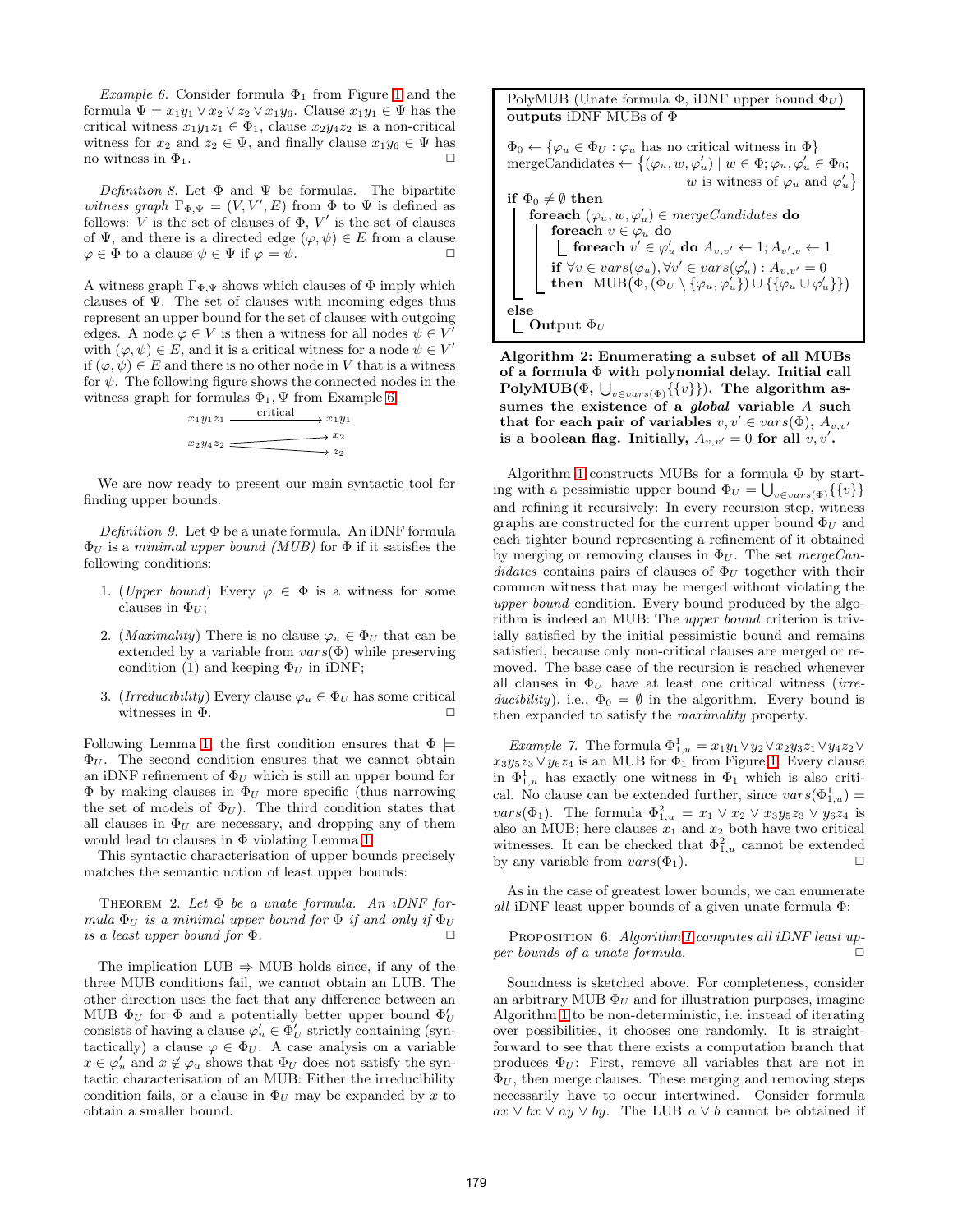1OF-LUB ( $k$ -partite unate formula  $\Phi$ ) outputs 10F LUBs of  $\Phi$  that are k-partite  $\mathcal{B} \leftarrow$  set of projections graphs. Complete connected components of each projection graph in  $\beta$ .  $M \leftarrow$  subset of all projection graphs  $\beta$  that contain a component that is not aligned with components of a different projection graph in B. if  $M = \emptyset$  then Output the 10F represented by  $\beta$ . foreach *projection graph*  $B \in \mathcal{M}$  do  $\mathcal{B}' \leftarrow \text{copy of } \mathcal{B}.$ while *there exist two projection graphs in* B ′ *that have non-aligned components*  $C, C'$  do // Wlog assume that the // projection graph of  $C$  is not  $B$ . Align C to  $C'$  in  $\mathcal{B}'$ . Complete connected components of the projection graph of C in  $\mathcal{B}^{\prime}$ . Output the 1OF represented by  $\mathcal{B}'$ . **Complete** projection graph  $B$  in  $\mathcal{B}'$ foreach *Connected component* C *in* B do Replace component C with  $(V, W, V \times W)$  in  $\mathcal{B}'$ . Align component  $C$  to component  $C'$  in  $\mathcal{B}'$ if C *and* C ′ *are not aligned* then A variable set V of  $C = (V, W, E)$  is incomparable with a variable set V' of  $C' = (V', W', E'),$ i.e.  $V \cap V' \neq \emptyset$  and  $V \not\subseteq V'$  and  $V \not\supset V'$ .  $D \leftarrow (V - V') \times W'.$ Add edges  $D$  to projection graph of  $C'$  in  $\mathcal{B}'$ .

<span id="page-6-1"></span>Algorithm 3: Finding 1OF LUBs of a k-partite unate formula Φ.

clauses are merged first, and the LUB  $ax \vee b \vee y$  cannot be obtained if clauses are removed first.

The intertwined occurrence of merging, removing, and adding clauses makes the design of a polynomial-delay algorithm for enumerating MUBs difficult, since different computation branches may not necessarily lead to different MUBs.

*Example 8.* Consider the formula  $ab \vee ax \vee xy$ . Starting with the usual pessimistic bound  $a \vee b \vee x \vee y$ , the MUB  $ab \vee x$ is found in a computation branch that first merges  $a$  and  $b$ and then removes  $y$ . A second branch might first remove  $a$ and  $y$ , and then expand clause  $b$  by  $a$ . A third branch will delete  $y$  and then merge  $a$  and  $b$ . All these branches lead to the same MUB  $ab \vee x$ .  $\Box$ 

Polynomial delay can be obtained, however, if we only enumerate MUBs that have all input variables:

Proposition 7. *Given a unate DNF formula* Φ*, the set of all iDNF least upper bounds*  $\Phi_U$  *for*  $\Phi$  *such that*  $vars(\Phi)$  =  $vars(\Phi_U)$  *can be enumerated with polynomial delay.*  $\square$ 

Algorithm [2](#page-5-1) can be used to this effect. Soundness and completeness with respect to this restricted class of MUBs follow equivalently to Algorithm [1.](#page-4-1) The generated MUBs contain all variables of the input formula, since no variable ever gets dropped from the initial upper bound that contains all variables. It remains to be shown that the algorithm never returns two identical MUBs due to alternative merging orders that may lead to the same MUB and that the variables cannot be first deleted and later added again, as it can happen in Algorithm [1.](#page-4-1) The symmetric matrix A records the history of clause merges:  $A_{v,v'} = 1$  if and only if an MUB has already been discovered in which variables  $v, v'$ appear in the same clause. The condition  $A_{v,v'} = 0$  before merging clauses thus ensures that any new MUB does not have a clause with  $v$  and  $v'$ . Furthermore, it is guaranteed that every new MUB contains a clause in which  $v$  or  $v'$  are paired with some other variable. Since all MUBs are iDNF formulas, they are thus pairwise incomparable. Since all computation branches are bounded in depth by  $|vars(\Phi)|$ , return distinct MUBs, and are independent and may thus be removed from the stack after returning, and since matrix A has size  $|vars(\Phi)|^2$ , the algorithm needs space polynomial in the size of the input formula.

*Example 9.* The MUB  $\Phi_{1,u}^2$  from Example [7](#page-5-2) has fewer variables than  $\Phi_1$  and can thus not be found by Algorithm [2.](#page-5-1) Consider the iDNF formula  $abc \vee xyz$  which is also its only MUB. The algorithm indeed finds this bound, for example by merging steps  $ab \vee c \vee x \vee y \vee z$ ,  $abc \vee x \vee y \vee z$ ,  $abc \vee xy \vee z$ , abc  $\vee$  xyz and sets  $A_{a,b} = A_{b,c} = A_{a,c} = A_{x,y} = A_{y,z}$  $A_{x,z} = 1$ . Consequently, upon returning from the recursion to the top-level invocation of PolyMUB with  $\Phi_U = a \vee b \vee$  $c \vee x \vee y \vee z$ , the for-loop will not invoke another recursive PolyMUB call, e.g., for  $a \vee b c \vee x \vee y \vee z$ , since  $A_{b,c} = 1$ . There is thus exactly one computation branch for one MUB.  $\Box$ 

The time complexity of Algorithms [1](#page-4-1) and [2](#page-5-1) can be exponential in the size of the input, and this is necessarily so.

Proposition 8. *The unate DNF formula*

 $\Phi = (x_1y_1 \vee x_1y_2) \vee \cdots \vee (x_ny_{2n-1} \vee x_ny_{2n})$ 

has  $2n$  *clauses and*  $3^n$  *iDNF least upper bounds. Any formula consisting of either*  $x_i$ *, or*  $x_iy_{2i-1} \vee y_{2i}$ *, or*  $y_{2i-1} \vee x_iy_{2i}$ *for all*  $1 \leq i \leq n$  *is an iDNF least upper bound of*  $\Phi$ *.*  $\Box$ 

## <span id="page-6-0"></span>**5. OPTIMAL 1OF APPROXIMATIONS**

In this section we show how to derive optimal 1OF bounds for unate k-partite formulas representing lineage of conjunctive queries without self-joins.

Recognizing 1OF formulas can be done using the following characterisation [\[13\]](#page-11-22): A unate formula  $\Phi$  is in 1OF if and only if  $\Phi$  is *normal* and  $G(\Phi)$  is  $P_4$ -free. A graph is  $P_4$ -free if it has no induced subgraph that is isomorphic to  $P_4$ , i.e. the graph  $\bullet - \bullet - \bullet - \bullet$ . A formula is normal if it can be unambiguously recovered from its graph. For instance, in the graphs of Figure [2](#page-7-0) (with edges  $(x_i, z_j)$  added),  $G(\Phi_2)$ has the  $P_4$  subgraph  $x_1 - x_1 - x_2 - x_3$ , and  $G(\Phi_1)$  has the  $P_4$  subgraph  $x_1 - z_1 - x_2 - y_4$ . The formulas  $\Phi_1$  and  $\Phi_2$  are thus not in 1OF. For unate DNF formulas,  $P_4$ -freeness and subsequent normality checks can be performed in polynomial time in their size  $[10]$ . The graph of a k-partite formula is always normal, if it is  $P_4$ -free [\[24\]](#page-11-23).

A 1OF formula can be recovered from its graph G in polynomial time [\[13,](#page-11-22) [10\]](#page-11-11). We next sketch the implementation of a function  $\rho$  that maps graphs to 1OF formulas. If G is a set of connected components  $G_1, \ldots, G_n$ , then  $\rho(G) = (\rho(G_1) \vee \cdots \vee \rho(G_n)).$  Otherwise, we compute the complement of G and check again for connected components  $G_1, \ldots, G_m$ . Then,  $\rho(G) = (\rho(G_1) \wedge \cdots \wedge \rho(G_m))$ . We recurse with smaller graphs and check for connected components in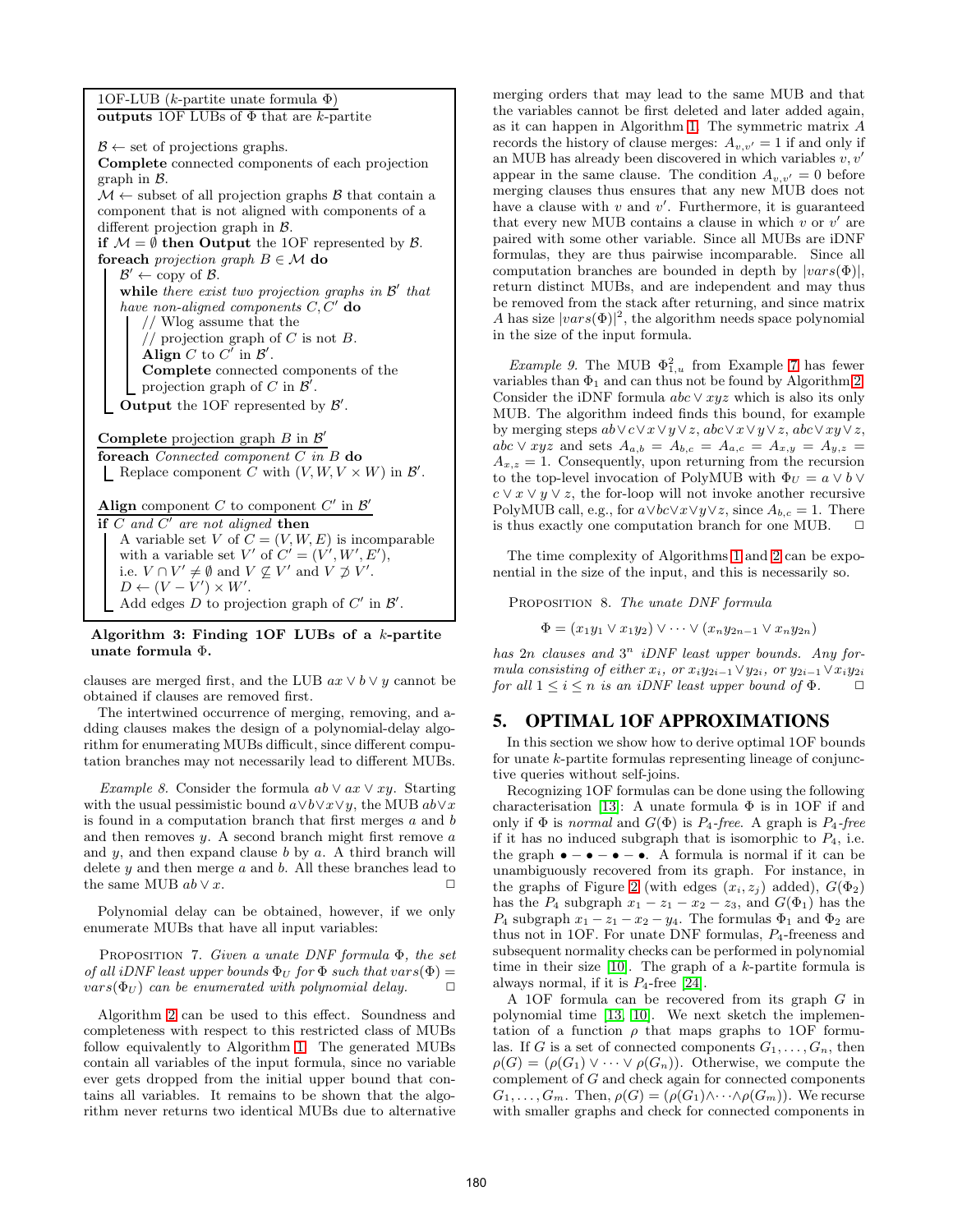$$
\begin{array}{ccccccccc}\nx_1 & y_1 & y_1 & z_1 & & y_1 & z_1 & & y_1 & z_1 & & y_1 & z_1 & & y_1 & z_1 & & y_1 & z_1 & & y_1 & z_1 & & y_1 & z_1 & & y_1 & z_1 & & y_1 & z_1 & & y_1 & z_1 & & y_1 & z_1 & & y_1 & z_1 & & y_1 & z_1 & & y_1 & z_1 & & y_1 & z_1 & & y_1 & z_1 & & y_1 & z_1 & & y_1 & z_1 & & y_1 & z_1 & & y_1 & z_1 & & y_1 & z_1 & & y_1 & z_1 & & y_1 & z_1 & & y_1 & z_1 & & y_1 & z_1 & & y_1 & z_1 & & y_1 & z_1 & & y_1 & z_1 & & y_1 & z_1 & & y_1 & z_1 & & y_1 & z_1 & & y_1 & z_1 & & y_1 & z_1 & & y_1 & z_1 & & y_1 & z_1 & & y_1 & z_1 & & y_1 & z_1 & & y_1 & z_1 & & y_1 & z_1 & & y_1 & z_1 & & y_1 & z_1 & & y_1 & z_1 & & y_1 & z_1 & & y_1 & z_1 & & y_1 & z_1 & & y_1 & z_1 & & y_1 & z_1 & & y_1 & z_1 & & y_1 & z_1 & & y_1 & z_1 & & y_1 & z_1 & & y_1 & z_1 & & y_1 & z_1 & & y_1 & z_1 & & y_1 & z_1 & & y_1 & z_1 & & y_1 & z_1 & & y_1 & z_1 & & y_1 & z_1 & & y_1 & z_1 & & y_1 & z_1 & & y_1 & z_1 & & y_1 & z_1 & & y_1 & z_1 & & y_1 & z_1 & & y_1 & z_1 & & y_1 & z_1 & & y_1 & z_1 & & y_1 & z_1 & & y_1 & z_1 & & y_1 & z_1 & & y_1 & z_1 & & y_1 & z_1 & & y_1 & z_1 & & y_1 & z_1 & & y_1 & z_1 & & y_1 & z_1 & & y_1 & z_1 & & y_1 & z_1 & & y_1 & z_1 & & y_1 & z_1 & & y_1 & z
$$

<span id="page-7-0"></span>Figure 2: Graphs of  $\Phi_1$ ,  $\Phi_2$ ,  $\Phi_3$  from Figure [1.](#page-1-0) Edges  $(x_i, z_j)$  are not shown to avoid clutter, but can be inferred here since  $x_i$  is connected to  $y_i$ 's that are connected to  $z_i$ 's. The fourth and fifth graphs represent LUBs returned by Algorithm [3;](#page-6-1) orange and blue edges are added due to the alignment and completion steps, respectively. The sixth graph depicts the completion of  $G(\Phi_2)$ .

these graphs and their complements. Before any complementation, the formula is obtained as the disjunction of the subformulas for the connected components. With each complementation, we alternate conjunctions and disjunctions. In case of a node, we return its literal. If  $G$  represents an 1OF formula, then this procedure necessarily finds it.

<span id="page-7-3"></span>*Example 10.* Consider the graph G that is the third from left in Figure [2.](#page-7-0) It has three components:  $C_1, C_2, C_3$ . Then,  $\rho(G) = \rho(C_1) \vee \rho(C_2) \vee \rho(C_3)$ . We next illustrate for  $C_1$ , the same applies to the other two components. We complement it, and obtain two components:  $C_{11}$  consisting of one node  $x_1$  and  $C_{12}$  consisting of two connected nodes  $y_1$  and  $y_2$ . Then,  $\rho(C_1) = x_1 \wedge \rho(C_{12})$ . We complement  $C_{12}$  and obtain two components, one with the node  $y_1$  and the other with the node  $y_2$ . Hence,  $\rho(C_{12}) = y_1 \vee y_2$ . The 1OF formula represented by  $G(\Phi_3)$  is  $x_1(y_1 \vee y_2) \vee x_2(y_3 \vee y_4) \vee x_3(y_5 \vee y_6)$ .

For the rightmost graph in Figure [2,](#page-7-0) we complement it and obtain two connected components: One component consists of a clique of three nodes  $x_1, x_2, x_3$ , and the other consists of all the remaining nodes. The obtained formula is thus a conjunction of the formulas of these two components. After several decomposition steps, we obtain

$$
(x_1 \vee x_2 \vee x_3)[z_1(y_1 \vee y_3) \vee z_2(y_2 \vee y_4) \vee z_3y_5 \vee z_4y_6]. \square
$$

We next give an alternative graph-based characterisation of k-partite 1OF formulas. This is used in the next sections to create optimal 1OF bounds and is based on two graph notions: alignment and completeness. A bipartite graph  $(X, Y, E)$  is complete if  $E = X \times Y$ .

*Definition 10.* Two bipartite graphs  $G = (V_1, V_2, E)$  and  $G' = (V'_1, V'_2, E')$  are *aligned* if for all pairs  $(V_i, V'_j), 1 \leq$  $i, j \leq 2$ , it holds that  $V_i \cap V'_j = \emptyset$  or  $V_i \subseteq V'_j$  or  $V'_j \subseteq V_i$ .

<span id="page-7-1"></span>Our characterisation of  $k$ -partite 1OFs is as follows:

Lemma 3. *Let* B *be the set of projection graphs of a unate* k*-partite formula. The set of connected components of the bipartite graphs in* B *are complete and pairwise aligned if and only if the formula represented by*  $\beta$  *is in 1OF.*  $\Box$ 

Since a k-partite formula  $\Phi$  is in general not normal, its graph may represent a different formula. The next lemma shows that the represented formula is a  $k$ -partite upper bound of  $\Phi$  and that there is no smaller normal k-partite upper bound. This implies that the graph only represents clauses that are necessarily in every k-partite 1OF upper bound.

Lemma 4. *Let* Φ *be a* k*-partite formula,* B *its set of projection graphs, and* Φ<sup>u</sup> *the formula represented by* B*. Then*  $\Phi_u$  *is* k-partite,  $\mathcal{M}(\Phi) \subseteq \mathcal{M}(\Phi_u)$ , and there is no normal  $k$ -partite formula  $\Phi'_u$  such that  $\mathcal{M}(\Phi) \subseteq \mathcal{M}(\Phi'_u) \subset \mathcal{M}(\Phi_u)$ .

<span id="page-7-2"></span>The following lemma states that in order to find optimal 1OF bounds for a unate k-partite formula  $\Phi$ , it is sufficient to remove clauses from  $\Phi$  or add clauses to  $\Phi$ .

Lemma 5. *Let* Ψ *be a GLB (LUB) for a unate* k*-partite formula* Φ *with respect to* k*-partite 1OFs. Then* Ψ *is GLB*  $(LUB)$  for  $\Phi$  *with respect to general 1OFs.* 

Both Lemmata [3](#page-7-1) and [5](#page-7-2) are key ingredients for finding optimal 1OF bounds for unate k-partite formulas.

#### <span id="page-7-4"></span>**5.1 1OF Least Upper Bounds**

Algorithm [3](#page-6-1) enumerates optimal k-partite upper bounds using an approach that closely follows Lemma [3.](#page-7-1) We first *complete* all connected components of bipartite projection graphs of the input formula. Then, we *align* components from different projection graphs that have overlapping, but incomparable sets of nodes, by introducing new edges across these components. Whereas there is one possible completion for these graphs, there may be two possible alignments for any pair of components.

While the completion step implements the canonical notion of a complete bipartite graph, the alignment step needs further explanation. If two components  $C = (V, W, E)$  and  $C' = (V', W', E')$  are non-aligned, then at least one pair of variable sets  $(V, V'), (V, W'), (W, V'), (W, W')$  — assume wlog it is  $(V, V')$  — must be incomparable, i.e. satisfy  $V \cap$  $V' \neq \emptyset$  and  $V \nsubseteq V'$  and  $V \nsubseteq V'$ . We align the components  $C, C'$  by enlarging C' such that  $V \subseteq V'$ . This is achieved by adding edges  $(V - V') \times W'$  to the projection graph of  $\check{C}'$  as shown in the *Align* procedure in Algorithm [3.](#page-6-1) All these edges are necessary for alignment; further edges could be added but they would violate the optimality of our construction of least upper bounds.

*Example 11.* The graph  $G(\Phi_1)$  from Figure [2](#page-7-0) has three bipartite projection graphs  $\mathcal{B}(\Phi) = \{B_{xy}, B_{xz}, B_{yz}\}.$  Consider the sets of variables  $V_1 = \{y_1, y_2\}, V_2 = \{y_3, y_4\},$  $V_3 = \{y_1, y_3\}$ , and  $V_4 = \{y_2, y_4\}$ . The first two sets and the last two sets belong to different components of the projections graphs  $B_{xy}$  and  $B_{yz}$ , respectively. Any of  $V_1$  and  $V_2$ is incomparable with any of  $V_3$  and  $V_4$ , that is, they overlap yet none is included in the other. This means that their components are not aligned. Diagrams four and five in Figure [2](#page-7-0) show two possible alignment and completion steps for  $G(\Phi_1)$ . The edge  $y_1 - z_2$  (orange) in the fourth diagram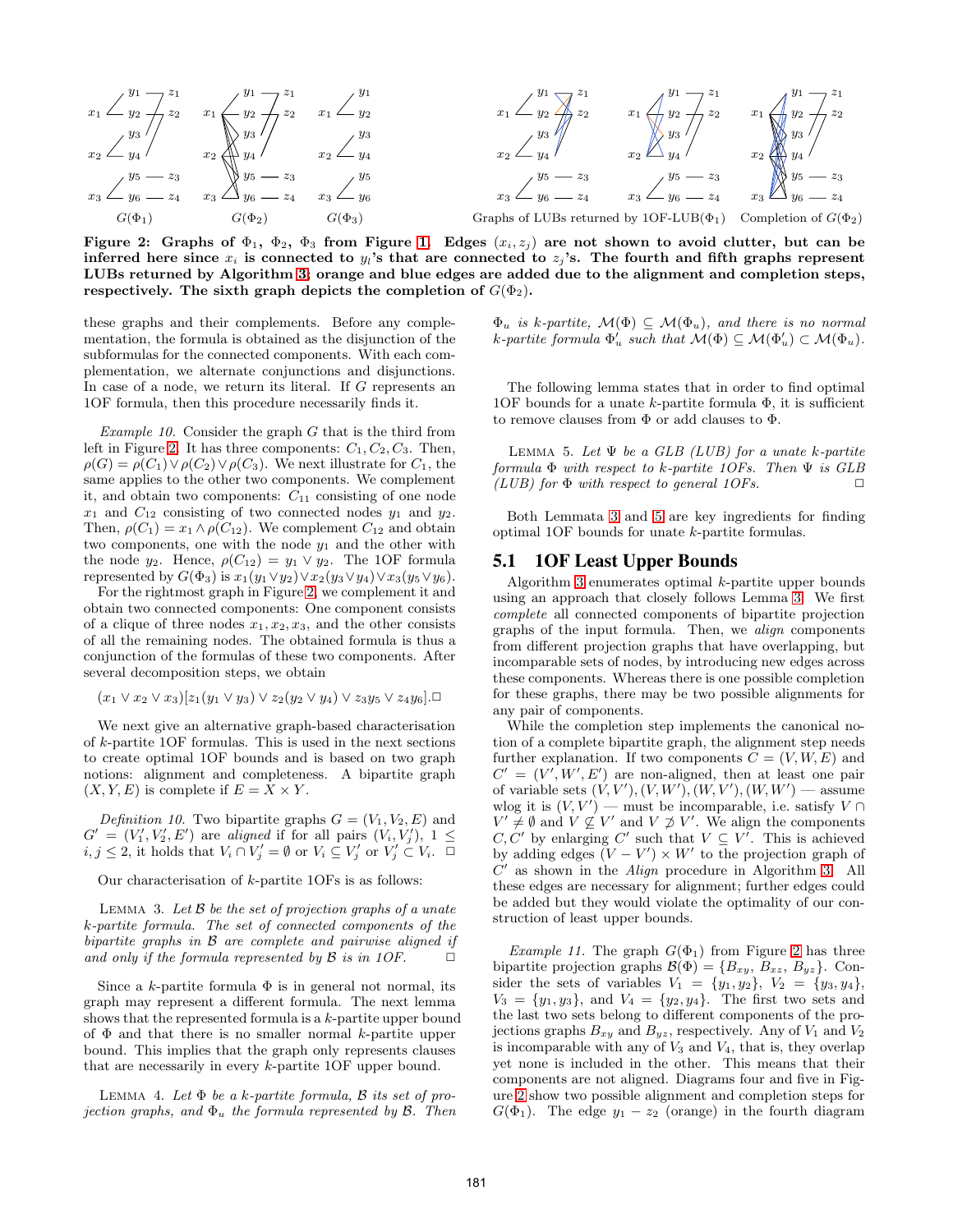aligns node sets  $V_1$  and  $V_3$  by extending the component containing nodes  $V_3 = \{y_1, y_3\}$  in  $B_{yz}$  by node  $y_2$ , leading to  $V_1 \subseteq \{y_1, y_2, y_3\}.$  The edges  $y_1 - z_2$ ,  $y_3 - z_2$ , and  $y_4 - z_2$ (blue) are due to the subsequent completion step in the projection graph  $B_{yz}$ .

The projection graph  $B_{xy}$  in the graph  $G(\Phi_2)$  has one component only. This component is not complete, since, for instance,  $(x_3, y_1) \notin B_{xy}$ . The rightmost diagram in Figure [2](#page-7-0) shows  $G(\Phi_2)$  after completion. The projection graphs in the latter graph are already aligned: Indeed, the variable set  ${y_1, \ldots, y_6}$  of the large component includes the variable sets  $\{y_1, y_3\}, \{y_2, y_4\}, \text{ and } \{y_5, y_6\} \text{ of the other components. } \square$ 

Both steps, completion and alignment, may introduce new clauses that are necessary to obtain a 1OF formula. They detect  $P_4$  paths and add edges between their nodes that correspond to new clauses of arity  $k$ . When these steps are done, the graph is  $P_4$ -free and defines a 1OF formula.

<span id="page-8-0"></span>We are now ready to state the main result of this section.

Theorem 3. *Algorithm [3](#page-6-1) computes* k*-partite 1OF least*  $upper\,bounds\,of\,a\,unate\,k-partite\,formula.$ 

Soundness follows by Lemmata [3](#page-7-1) and [5](#page-7-2) and the fact that by completion and alignment no unnecessary edges are added to the graph (in other words, no unnecessary clause is added to the input formula). In particular, note that according to Lemma [5,](#page-7-2) bounds computed by Algorithm [3](#page-8-0) are optimal even with respect to the 1OF language, and not only to the language of k-partite 1OFs.

*Example 12.* The aligned and completed graphs of  $G(\Phi_1)$ given in Figure [2](#page-7-0) correspond to the 1OF formulas:

1: 
$$
(x_1 \vee x_2)[z_1(y_1 \vee y_3) \vee z_2(y_2 \vee y_4)] \vee x_3(y_5z_3 \vee y_6z_4)
$$

2: 
$$
[x_1(y_1 \vee y_2) \vee x_2(y_3 \vee y_4)](z_1 \vee z_2) \vee x_3(y_5z_3 \vee y_6z_4)
$$

These two formulas are the only 3-partite LUBs for  $\Phi_1$ .

The completion of  $G(\Phi_2)$  given in Figure [2](#page-7-0) corresponds to the only 1OF 3-partite LUB formula for  $\Phi_2$ :

$$
\Phi_U^2 = (x_1 \vee x_2 \vee x_3)[z_1(y_1 \vee y_3) \vee z_2(y_2 \vee y_4) \vee z_3y_5 \vee z_4y_6]
$$

Example [10](#page-7-3) shows how to compute the 1OF formula of the graph obtained after completing  $G(\Phi_2)$ .

Theorem 4. *Algorithm [3](#page-6-1) enumerates 1OF least upper bounds for a* k*-partite unate DNF formula with polynomial delay.* □

The graph of a k-partite unate DNF formula can be constructed in time polynomial in  $k$ , in the size and in the number of variables of the formula, and has  $O(k^2)$  bipartite subgraphs. Each iteration of the *foreach*-loop outputs a distinct LUB, since every iteration fixes a projection graph B that is never aligned; two LUBs produced by different runs are thus incomparable. It remains to be shown that any *foreach*-iteration takes at most polynomial time. The number of alignment and completion steps — hence the number of *while*-iterations — required is bounded by the maximal number of edges in the graph,  $O(n^2)$ . Each alignment and completion step in a component of a projection graph costs at most quadratic time in the number of its nodes.

Enumeration of all k-partite 1OF LUBs. Algorithm [3](#page-6-1) does not enumerate *all* k-partite 1OF LUBs of a given formula. This is due to the restriction that for each projection



<span id="page-8-2"></span>Algorithm 4: Finding 1OF GLBs of a k-partite unate formula.

graph B that has a non-aligned component only one LUB is constructed. By removing the *foreach*-statement from the algorithm and implementing the choice in the *while*statement to be non-deterministic, this restriction can be lifted to obtain a non-deterministic algorithm that finds all k-partite 1OF LUBs. To obtain a deterministic version of this algorithm, we iterate and branch over all such choices. Since different branches may find the same LUB several times, this algorithm does not enumerate LUBs with polynomial delay. Indeed, this extended algorithm has exponential time complexity, since (i) we can choose one of two possible alignments for each pair of non-aligned projection graphs, and (ii) the number of alignments of a  $k$ -partite graph can be exponential in the size of the graph.

<span id="page-8-1"></span>PROPOSITION 9. *The graph of the 3-partite formula*  $\Phi_n^3$  =  $\bigvee_{i=1}^n (x_i y_{4i-3} z_{4i-3} \vee x_i y_{4i-2} z_{4i-2} \vee x_{i+1} y_{4i-1} z_{4i-3} \vee x_i y_{4i} z_{4i-2})$ *has size* 4n *and* 2 n *alignments.* 

The graph in Proposition [9](#page-8-1) consists of  $n$  unconnected copies of the subgraph represented by the upper part  $U$  of the graph  $G(\Phi_1)$  in Figure [2.](#page-7-0) There are exponentially many alignments since  $U$  has two alignments and the  $n$  copies of U are unconnected.

*Remark 2.* Algorithm [3](#page-6-1) can also be used to compute kpartite 1OF upper bounds for formulas that represent lineage of conjunctive queries *with self-joins*. Those formulas are similar to k-partite ones, except that they are not over disjoint variable sets  $V_1, \ldots, V_k$ , but some  $V_i, V_j$  can be identical. To obtain bounds in this case, first drop a minimal number of variables from clauses such that each clause contains at most one variable from each distinct variable set. Subsequently, Algorithm [3](#page-6-1) can be applied to this smaller formula. An important direction of future work is to study the case of optimal bounds for such formulas as well as unrestricted unate formulas.  $\hfill \Box$ 

## **5.2 1OF Greatest Lower Bounds**

For a given k-partite unate formula  $\Phi$ , Algorithm [4](#page-8-2) computes k-partite 1OF greatest lower bounds. It iterates over all subformulas  $\Phi'$  representing subsets of  $\Phi$  starting with the largest subformulas first. If Φ′ is a 1OF formula and is not included in any bounds previously found by the algorithm, then Φ′ is reported as a greatest lower bound.

Proposition 10. *Algorithm [4](#page-8-2) computes all* k*-partite 1OF greatest lower bounds of a unate k-partite formula.*  $\Box$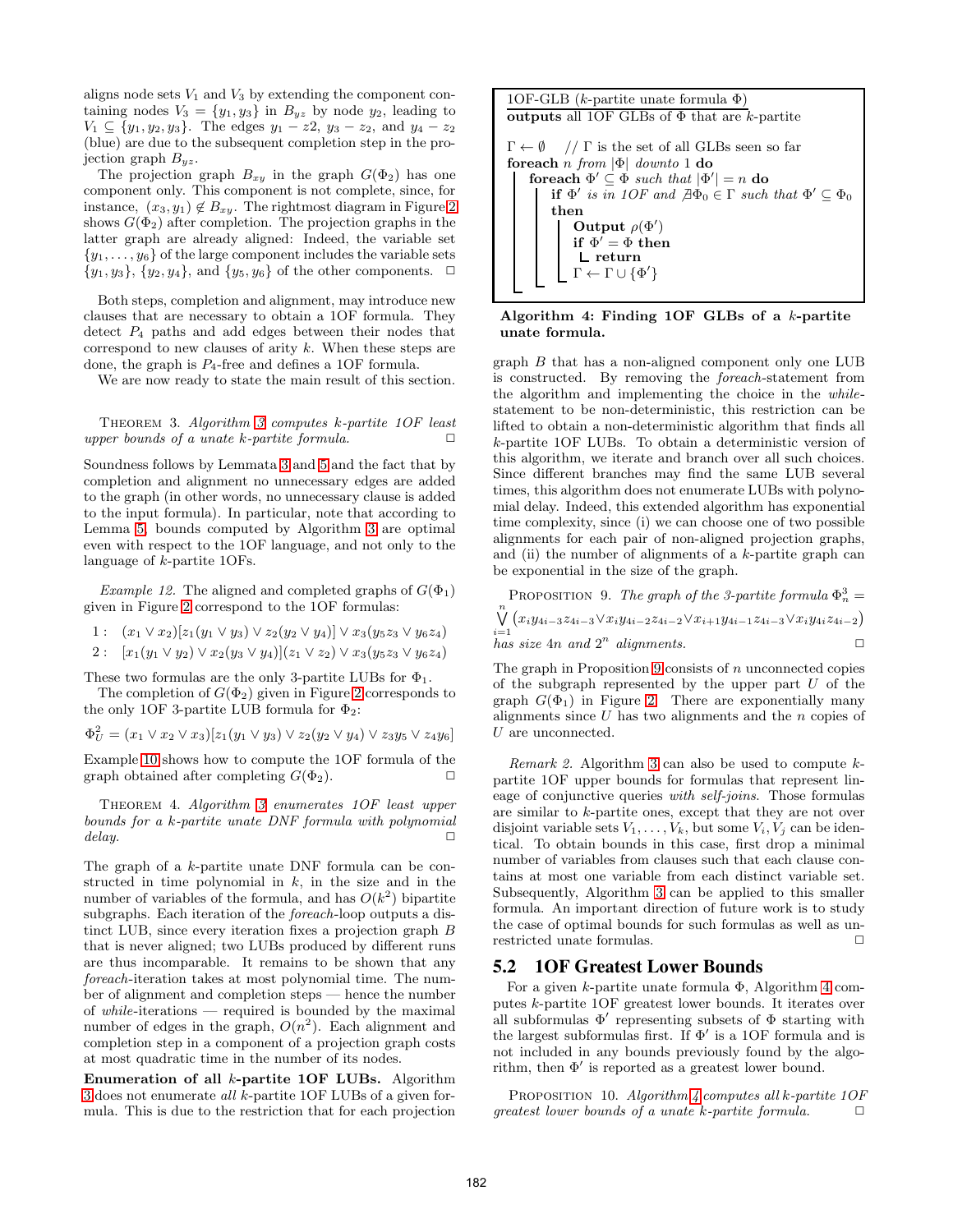Since it only checks for subsets of the input formula  $\Phi$ , the algorithm reports lower bounds that have arity  $k$ , which is sufficient according to Lemma [5.](#page-7-2) The 1OF lower bounds computed by the algorithm are optimal, since we check that there is no larger 1OF lower bound. We do this by iterating over the larger subformulas before the smaller subformulas, and also over  $\Phi$ , and memorizing all GLBs encountered so far (in Γ). The algorithm is complete since it iterates over the entire space of possible k-partite lower bounds.

<span id="page-9-1"></span>*Example [1](#page-1-0)3.* Formula  $\Phi_1$  in Figure 1 has four 1OF GLBs:

- 1 :  $(x_1y_1 \vee x_2y_3)z_1 \vee x_3(y_5z_3 \vee y_6z_4)$
- 2 :  $x_1y_1z_1 \vee x_2y_4z_2 \vee x_3(y_5z_3 \vee y_6z_4)$
- 3 :  $(x_1y_2 \vee x_2y_4)z_2 \vee x_3(y_5z_3 \vee y_6z_4).$
- 4 :  $x_1y_2z_2 \vee x_2y_3z_1 \vee x_3(y_5z_3 \vee y_6z_4)$ .

Algorithm [4](#page-8-2) needs exponential time to report all k-partite 1OF GLBs of a unate DNF formula. This is partly due to the exponential number of such lower bounds. The problem of enumerating 1OF greatest lower bounds with polynomial delay remains open.

Proposition 11. *The unate bipartite DNF formula*

 $\Phi = (x_1y_1 \lor x_1y_2 \lor x_2y_2) \lor \cdots \lor (x_{2n-1}y_{2n-1} \lor x_{2n-1}y_{2n} \lor x_{2n}y_{2n})$ 

*has* 3n *clauses and* 3 n *1OF bipartite greatest lower bounds.*

*Any formula consisting of either*  $x_{2i-1}(y_{2i-1} \vee y_{2i})$ *, or*  $(x_{2i-1} ∨ x_{2i})y_{2i}$ *, or*  $(x_{2i-1}y_{2i-1} ∨ x_{2i}y_{2i})$  *for all*  $1 ≤ i ≤ n$  *is a 1OF bipartite greatest lower bound of*  $\Phi$ .  $\Box$ 

## **6. APPROXIMATION BY QUERIES**

In this section we show how to derive *queries that compute bounds* for the lineage of conjunctive queries without self-joins on databases in which each tuple is annotated with a fresh Boolean variable. In case of random variables, such databases are tuple-independent probabilistic databases. Bounds for the lineage are expressed in the languages of iDNF or 1OF, as discussed in the previous sections.

Our motivation behind this study is twofold. Firstly, bounds that are expressible by queries can be computed in polynomial time using relational database engines. This is essential for probabilistic databases, where query evaluation is #P-hard in general since it involves probability computation of arbitrary propositional formulas. Secondly, we would like to understand whether queries with polynomial *data* complexity on classical relational databases can be approximated by bound queries that have polynomial *combined* complexity and have answers representable in the iDNF or 1OF propositional languages.

## **6.1 Expressing Bound Queries**

The main challenge in expressing bounds using queries is the encoding (i) of the completion and alignment steps for 1OF upper bounds, and (ii) of the choice of a maximal subset of clauses that is still in iDNF or 1OF for lower bounds. Deriving queries that express iDNF upper bound computation is subject to future work.

We first discuss the case of 1OF bounds. For a given conjunctive query  $Q$ , its lineage is already in 1OF if  $Q$  is hierarchical and has no self-joins [\[17\]](#page-11-13). By Definition [3,](#page-2-1) the hierarchical property is violated by relation symbols with several query variables that also appear in other distinct relation symbols. For instance, relation  $S$  in queries  $Q_1, Q_2$ ,



<span id="page-9-0"></span>Algorithm 5: Deriving upper bound queries.

and Q<sup>3</sup> of Figure [1](#page-1-0) violates the hierarchical property. In case of  $Q_1$ , the relation S can be constructed such that it pairs arbitrary tuples from relations  $R$  and  $T$ , and in particular arbitrary annotations from the two relations. The lineage of such queries cannot thus be in 1OF in general, though it may be in 1OF for particular extensions or reductions of such violating relations. The key insight is that one particular case of extensions or reductions of violating relations is by means of completion and alignment of their content.

Algorithm [5](#page-9-0) extends Q with completion and alignment steps necessary for computing 1OF upper bounds, as detailed in Section [5.1.](#page-7-4) It first detects the binary projections of violating relations  $S$  that have incomplete and/or misaligned connected components. This detection is based on the hierarchical property of conjunctive queries as given in Definition [3,](#page-2-1) which corresponds precisely to the alignment check used by Algorithm [3.](#page-6-1)

The completion step requires transitive closure on the bipartite graph  $G_{AB}$  represented by the projection  $S(A, B)$ : For each tuple  $t$  from a relation joined with  $S$  via an equality or inequality condition on A and that has an A-value a, we introduce new tuples in S. These tuples allow for combinations of  $t$  with  $B$ -values that are annotated by their variables in  $S$  and that appear with  $A$ -values from the same connected component of  $G_{AB}$  with value a. We denote this closure by  $\text{trans}_{\mathcal{Q}}(S, A, B)$  in Algorithm [5.](#page-9-0)

*Example 14.* Consider the query  $Q: R(A), S(A, B), T(B)$ , where the relations are defined as follows:

|                 |  | $S$ A B                                | $T \mid B$                 |  | $S'$ A B                                     |  |
|-----------------|--|----------------------------------------|----------------------------|--|----------------------------------------------|--|
| $R \mid A$      |  | $y_1 \mid a_1 \mid b_1$                | $z_1$ $b_1$                |  | $y_4$ $a_1$ $b_1$                            |  |
| $x_1 \quad a_1$ |  | $y_2$ $a_1$ $b_2$<br>$y_3$ $a_1$ $b_3$ | $z_2$ $b_2$                |  | $y_5\quad a_1\quad b_4$<br>$y_1$ $a_2$ $b_1$ |  |
| $x_2 \quad a_2$ |  | $y_4$ $a_2$ $b_1$                      | $z_3$ $b_3$<br>$z_4$ $b_4$ |  | $y_2$ $a_2$ $b_2$                            |  |
|                 |  | $y_5$ $a_2$ $b_4$                      |                            |  | $y_3$ $a_2$ $b_3$                            |  |

The completion of the violating relation  $S$  leads to the addition of the tuples  $S'$  to  $S$ . The lineage of the upper bound query  $Q^u$ :- $R(A)$ , trans $Q(S, A, B)$ ,  $T(B)$  is the 1OF formula  $(x_1 \vee x_2)[(y_1 \vee y_4)z_1 \vee y_2z_2 \vee y_3z_3 \vee y_5z_4]$ . This is indeed an upper bound of the original lineage  $x_1(y_1z_1 \vee$  $y_2z_2 \vee y_3z_3 \vee x_2(y_4z_1 \vee y_5z_4)$ , which is not in 1OF.

After completion, the alignment step can add tuples to S so that all variables associated with either A or B are now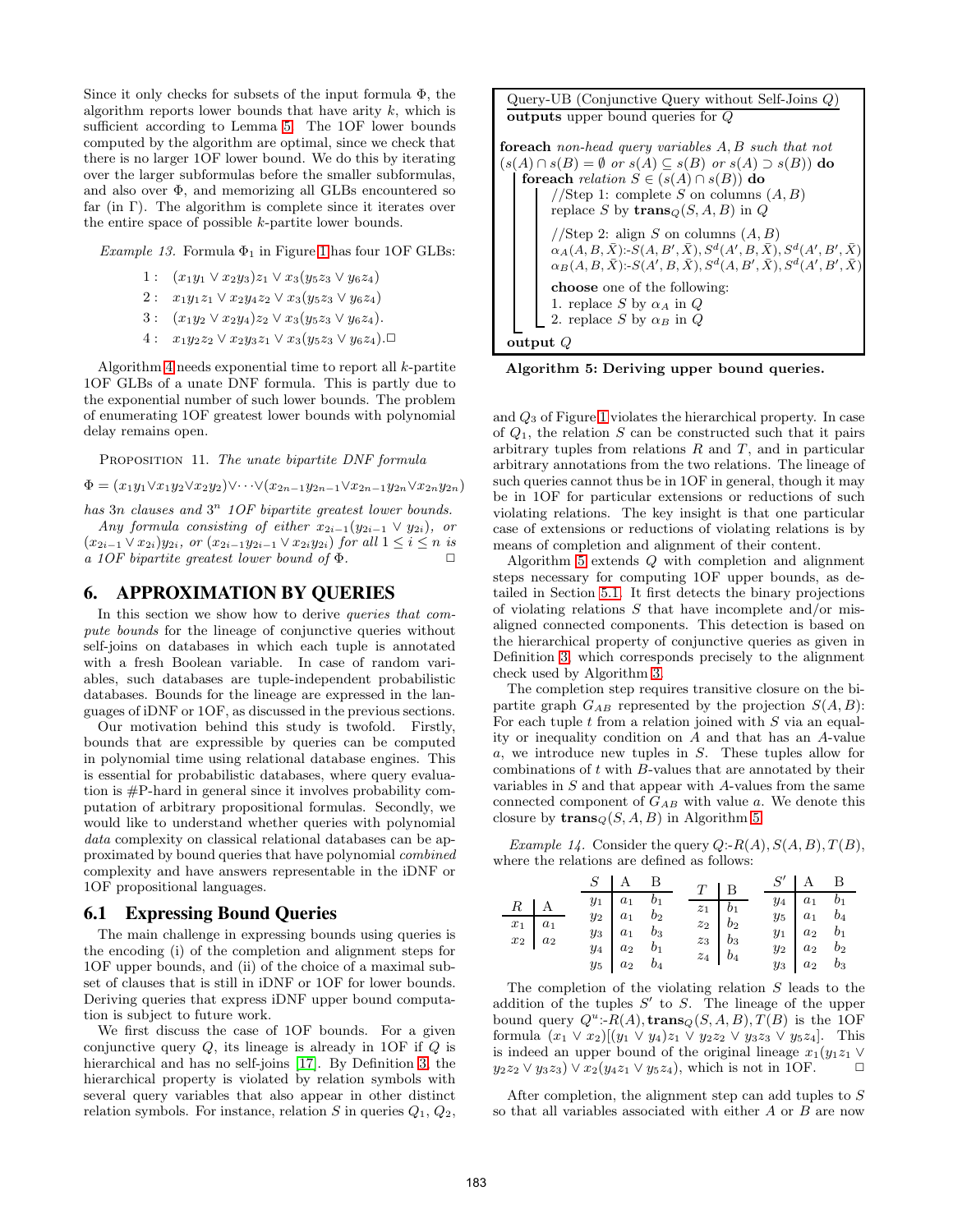

<span id="page-10-1"></span>Algorithm 6: Deriving lower bound queries.

also associated with the other B or A values, respectively, in the same connected component  $G_{AB}$ . We denote alignment by  $\alpha_v$  in the algorithm;  $S^d$  is relation S without variables and  $v$  denotes our choice of aligning on either  $A$  or  $B$ . The alignment step can be encoded as a conjunctive query.

<span id="page-10-2"></span>*Example 15.* In query  $Q_1$  from Figure [1,](#page-1-0) S is the only violating relation. This relation is already complete. There are two possible bound queries:  $Q_1^{u_1}$ :- $R(A), \alpha_A(A, B), T(B)$ and  $Q_1^{u_2}$ :  $R(A), \alpha_B(A, B), T(B)$ , where  $\alpha$  is defined as given, where in addition S is replaced by  $\mathbf{trans}_{Q_1}(S, A, B)$ . After the alignment  $\alpha_A$ , the following tuples are added to S:  $y_1(1, 2), y_2(1, 1), y_3(2, 2), y_4(2, 1), y_5(3, 4), \text{ and } y_6(3, 3).$ With this extended relation S, the query would produce the lineage  $[x_1(y_1 \vee y_2) \vee x_2(y_3 \vee y_4)](z_1 \vee z_2) \vee x_3(y_5 \vee y_6)(z_3 \vee z_4).$ This lineage is an 1OF upper bound of the original lineage.□

<span id="page-10-0"></span>Theorem 5. *Given a conjunctive query without self-joins* Q*, Algorithm [5](#page-9-0) constructs queries* Q<sup>U</sup> *with a transitive closure construct such that:*

- *The size of*  $Q_U$  *is at most quadratic in the size of*  $Q$ *,*
- For every relational database  $D$ ,  $Q(D) \subseteq Q_U(D)$ ,
- For every annotated database  $D$ , the lineage of  $Q_U(D)$ *is a* |Q|*-partite 1OF formula, and*
- For every probabilistic database  $D$  and tuple  $t \in Q(D)$ ,  $P(t \in Q(D)) \leq P(t \in Q_U(D))$  and, given  $Q_U(D)$ ,  $P(t \in Q_U(D))$  *can be computed in polynomial time.*  $\Box$

This result draws on the connection between Algorithms [5](#page-9-0) and [3,](#page-6-1) since the former only provides query encodings of the completion and alignment steps of the latter. It can be further shown that the completion step is redundant when all joins are key-foreign key joins. If in addition these joins build a hierarchy based on inclusion of the query variables involved in each join, then the query is hierarchical and the alignment step is also not needed, since then the lineage is guaranteed to be in 1OF. Alternative upper bound queries without the transitive closure construct can be constructed by dropping one of the join conditions for each violating relation in the query.

Theorem [5](#page-10-0) also holds for input queries with inequality joins (<). In case of queries with self-joins, we can obtain upper bounds by first dropping all but one occurrence of each relation symbol in the query, and then use Algorithm [5.](#page-9-0)

To express lower bound computation using queries, we need to resolve incompletion and misalignment of graph components of many-to-many relations by dropping tuples and hence clauses from the lineage to be approximated. This can be achieved by non-deterministically choosing maximal functional bipartite subgraphs of many-to-many binary relations, and as such, it requires a choice operator, whose expressiveness is beyond first order [\[20\]](#page-11-24). A similar operator has been proposed in the context of uncertain databases for constructing all possible (maximal) *repairs* of a relation under given functional dependencies [\[1\]](#page-11-25). Algorithm [6](#page-10-1) uses a repair operator to choose a maximal subset of a relation that satisfies a given set of functional dependencies. An alternative approach to the choice operator is to extend the language of first-order queries with a new binary order < operator, and consider an arbitrary linear ordering of the universe. Linearly ordered finite domains provide a firstorder definable choice function, namely the one that always picks <-least elements [\[20\]](#page-11-24).

Theorem 6. *Given a conjunctive query without self-joins* Q*, Algorithm [6](#page-10-1) constructs queries* Q<sup>L</sup> *with a repair construct such that:*

- The size of  $Q_L$  is at most quadratic in the size of  $Q$ ,
- For every relational database  $D, Q_L(D) \subseteq Q(D)$ ,
- For every annotated database  $D$ , the lineage of  $Q_L(D)$ *is a* |Q|*-partite 1OF or iDNF formula, and*
- For every probabilistic database  $D$  and tuple  $t \in Q(D)$ ,  $P(t \in Q_L(D)) \leq P(t \in Q(D))$  and, given  $Q_L(D)$ ,  $P(t \in Q_L(D))$  *can be computed in polynomial time.*  $\Box$

By enforcing a functional dependency  $A \rightarrow B$  on each violating relation S in the query, we turn the bipartite graph of  $S(A, B)$  into the graph of a function, and drop clauses from the lineage of the original query that forbid factorisation in 1OF. In the iDNF case, we enforce a two-way dependency  $A \leftrightarrow B$  on each violating relation S, hence each variable annotating a tuple in S can only occur in one clause in the lower bound lineage. In the 1OF case, the constructed query turns the database into a chain of one-to-many joined relations. All connected components of the projection graphs of the lineage graph are then necessarily complete and aligned, hence the lineage is in 1OF.

*Example 16.* We enforce any of the functional dependencies  $A \rightarrow B$  or  $B \rightarrow A$  on relation S in the query  $Q_1$ from Figure [1.](#page-1-0) The number of maximal functional subgraphs of S is eight in the first case and four in the second case. In the former case, the 1OF lower bound query would be  $Q_1^{l_1}$ :- $R(A)$ , repair<sub>A→B</sub>( $S(A, B)$ ),  $T(B)$ . If we choose the first tuples for each  $A$ -value in  $S$ , we obtain the lineage  $(x_1y_1 \vee x_2y_3)z_1 \vee x_3y_5z_3.$ 

The query  $Q_1^{l_2}$ :- $R(A)$ ,  $repair_{A \leftrightarrow B}(S(A, B)), T(B)$  is the iDNF lower bound query for  $Q_1$ . If we choose the first, fourth, and sixth tuples in S, we obtain the lineage  $x_1y_1z_1 \vee$  $x_2y_4z_2 \vee x_3y_5z_3$ . The iDNF bound query is optimal since its bound is optimal. The 1OF bound query is not optimal, Example [13](#page-9-1) lists the 1OF greatest lower bounds for  $Q_1$ .  $\Box$ 

As exemplified above, the 1OF lower bound queries constructed by Algorithm [6](#page-10-1) are usually not optimal. To obtain optimality, we would need a more involved version of the repair operator that can enforce any of the two functional dependencies independently for each of the connected components of the bipartite graph of  $S(A, B)$ .